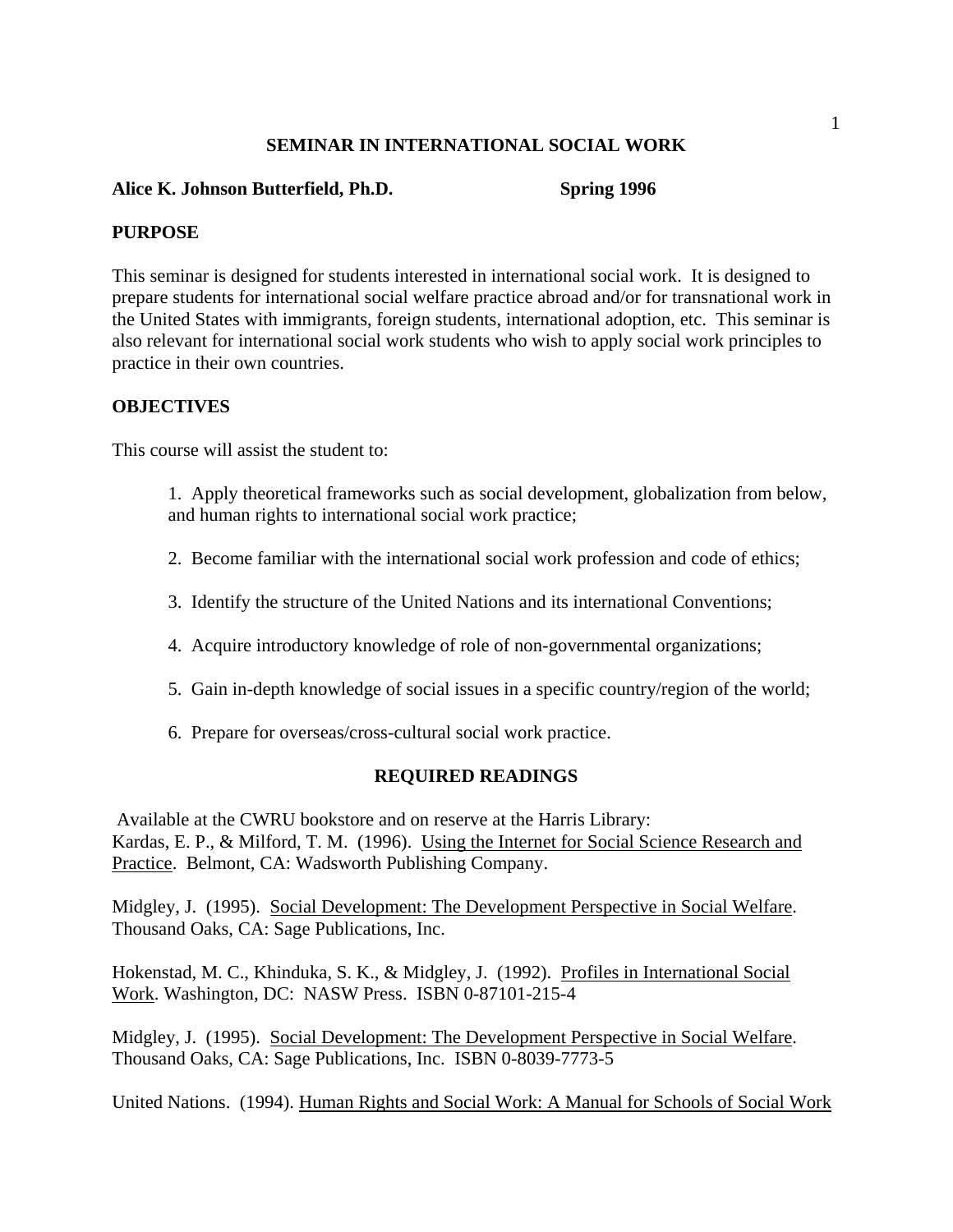and the Social Work Profession. A publication of the United Nations Centre for Human Rights, in cooperation with the International Federation of Social Workers and the International Association of Schools of Social Work. New York: United Nations. ISBN 92-1-154104-2

## **COURSE EXPECTATIONS**

Lectures, guest speakers, videotapes, discussions, and in-class exercises will be utilized to provide an understanding of context of international social work practice. The seminar format requires critical thinking and analytical skills. The requirements of the course are:

- \* completion of assigned readings, as scheduled;
- \* regular attendance and active participation;
- \* timely completion of course assignments.

## **ASSIGNMENTS**

Thoughtful selection of a particular country/region of the world and a substantive area for a practice focus will help students prepare for overseas or transcultural social work. To successfully complete the assignments for this course, students should:

1) Select a country/region of the world and its culture as a focus for their assignments.

2) Select a substantive area of focus, i.e., international adoption, management of nonprofit organizations, refugee resettlement, child welfare, women's health, etc.<sup>[1](#page-1-0)</sup>

There are three assignments. Grades will be calculated based on the following percentages:

- 1. Book review 20% of grade
- 2. Applied Theoretical Framework 30% pf grade
- 3. Resource Manual 40% of grade
- 4. Class Participation 10% of grade

<span id="page-1-0"></span> $\frac{1}{1}$  $\frac{1}{1}$  For ideas, see the extensive bibliography attached to this syllabus. See also, Estes, R. J. (1992). Internationalizing Social Work Education: A Guide to Resources for a New Century. Philadelphia: The University of Pennsylvania. (On reserve).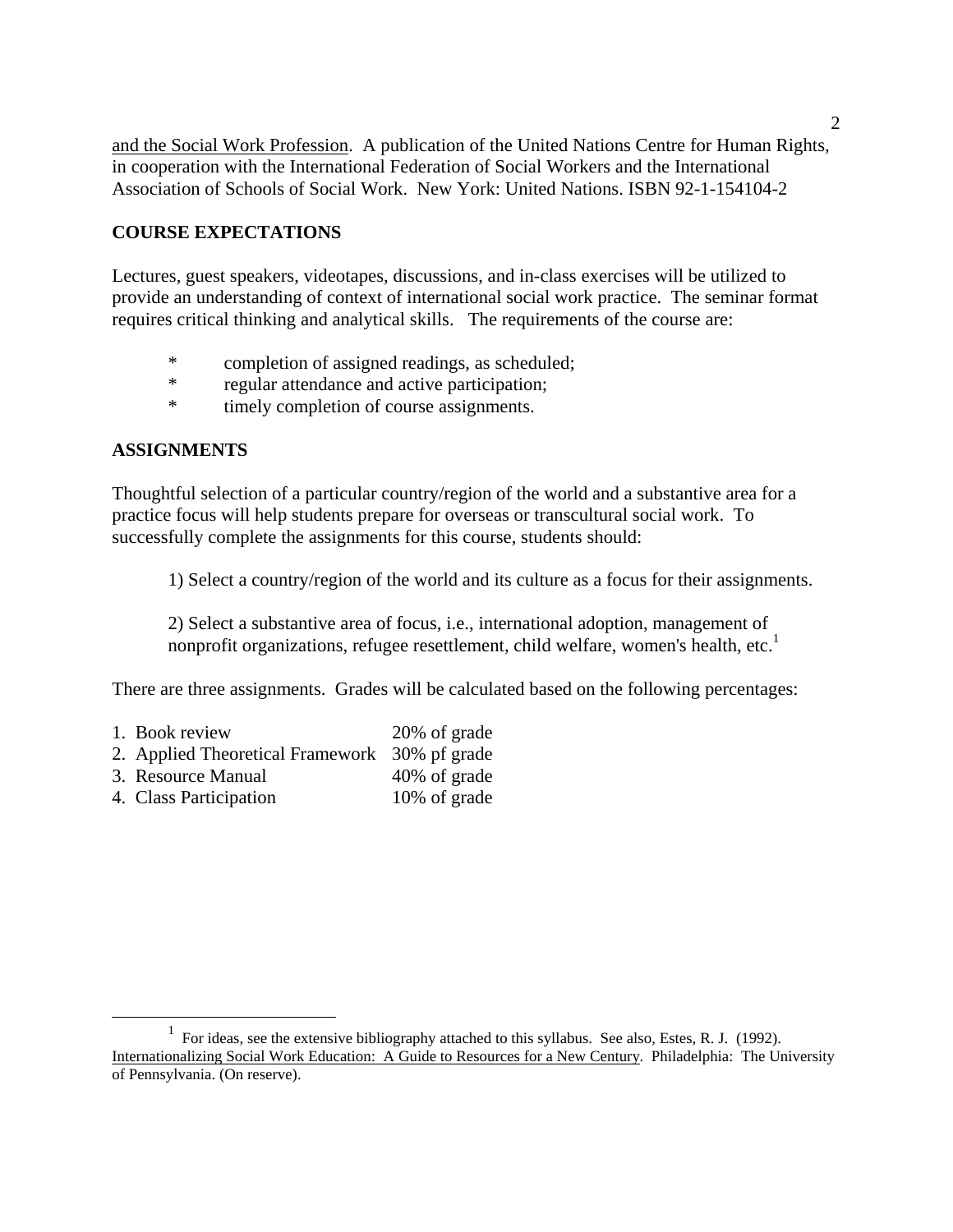1 . Book Review. Choose one of the following books related to the topic of international social work in a substantive area of your interest. *If you wish to review a book that is not on the list, check with the instructor for approval*.

#### *Book Review*

The primary purpose of book reviews in a professional journal is to provide readers with a careful and literate evaluation of the content, quality, value, and usefulness of particular books. A critical and thoughtful appraisal of books, combined with a pointed summary of their content and primary arguments, is an important guide for readers. In addition, a lively and well-written critique enhances the interest of the reader in the review itself.

Generally, although reviewers are free to compose reviews in any manner they wish, a description of the purpose and content at the outset is helpful to the reader. Following that is a critical assessment of how well the book achieves its slated purposes and how well it reaches its intended audience is appropriate. Most importantly, your evaluation of how useful the book is to practitioners (novices and experienced ones), students, educators, researchers, policy analysts and the like is the crux of a good review.

I have enclosed information on the mechanics of preparing book reviews for *Social Work*. The maximum length of the review is 500 words, or approximately 2 -3 pages, including title and publisher information. The review should be typewritten, double-spaced, with 1" margins. (Source: NASW Letter to Prospective Book Reviewers, 1996)

#### Suggested books include:

Al-Issa, I. (Ed.). (1995). Handbook of Culture and Mental Illness: An International Perspective. Madison, Conn: International Universities Press.

Alston, P. (Ed.). (1995). The Best Interests of the Child: Reconciling Culture and Human Rights. New York: Oxford University Press.

Chow, E. N., Wilkinson, D., & Zinn, M. B. (Eds.). (1996). Race, Class and Gender: Common Bonds, Different Voices. Thousand Oaks, CA: Sage Publications.

Eberstadt, N. (1990). U.S. Foreign Aid Policy: A Critique. New York: Foreign Policy Association.

Fukuyama, F. (1992). The End of History and the Last Man. New York: Basic Books.

Ghorayshi, P., & Belanger, C. (1996). Women, Work, and Gender Relations in Developing Countries: A Global Perspective. Westport, Conn: Greenwood Press.

Hancock, G. (1989). Lords of Poverty: The Power, Prestige, and Corruption of the International Aid Business. New York: The Atlantic Monthly Press.

Kent, G. (1995). Children in the International Political Economy. New York: St. Martin's Press.

Lumsdaine, D. H. (1993). Moral Vision in International Politics: The Foreign Aid Regime, 1949-1989. Princeton, NJ: Princeton University Press.

McCarthy, K. D., Hodgkinson, V. A., Sumariwalla, R. D., & Associates (Eds.). The Nonprofit Sector in the Global Community: Voices from Many Nations. San Francisco: Jossey-Bass.

Osterfeld, D. (1992). Prosperity Versus Planning: How Government Stifles Economic Growth. New York: Oxford University Press.

Pederson, P. B. et al. (Eds.). Counseling Across Cultures. Thousand Oaks, CA: Sage Publications. Putnam, R. D., with Leonardi, Roberto, and Nanetti, Rafaella Y. (1993). Making Democracy Work: Civic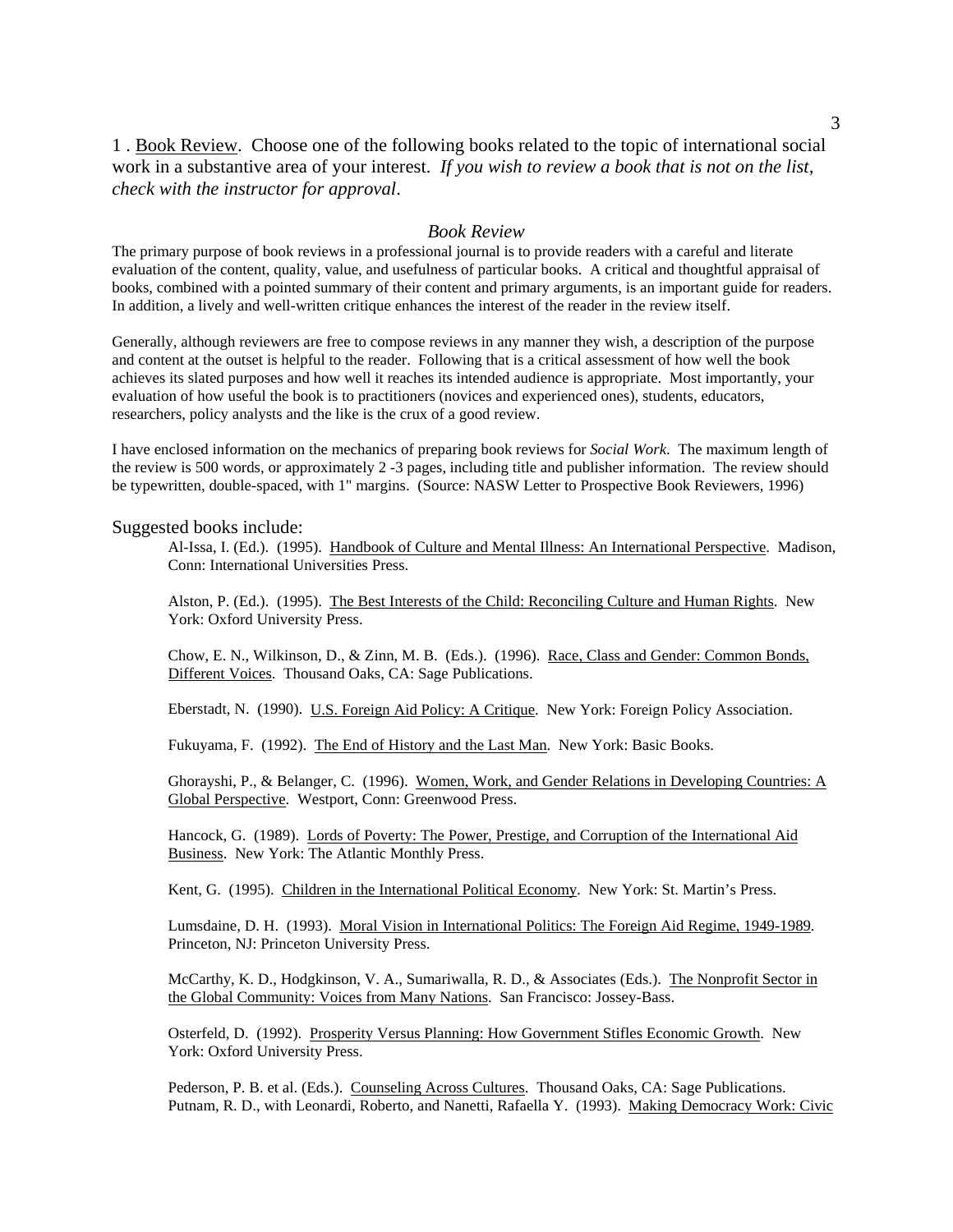Traditions in Modern Italy. Princeton, NJ: Princeton University Press.

Scharf, T., & Wenger, G. C. (Eds.). (1995). International Perspectives on Community Care for Older People. Brookfield, VT: Ashgate Publishing Co.

Sloboda, Z., & De La Rosa, M. (1995). Epidemiology of Inhalant Abuse: An International Perspective. Rockville, MD: U.S. Department of Health and Human Services, Public Health Service, Alcohol, Drug Abuse, and Mental Health Administration, National Institute on Drug Abuse.

Schulz, R., & Greenley, J. R. (Eds.). (1995). Innovating In Community Mental Health: International Perspectives. Westport, Conn: Praeger.

Stolen, K. A., & Vaa, M. (Eds.) (1991). Gender and Change in Developing Countries. Oslo: Norwegian University Press.

Szanton Blanc, C. (1994). Urban Children in Distress: Global Predicaments and Innovative Strategies. Langhorne, PA: Gordon and Breach.

Thursz, D., Nusberg, C., & Prather, J. (Eds.). (1995). Empowering Older People: An International Approach. Westport, Conn: Auburn House.

Willetts, P. (Ed.). `The Conscience of the World': The Influence of Non-Governmental Organisations in the U.N. System. Washington, DC: The Brookings Institution.

2. **Applied Theoretical Framework**. This 8-10 page paper is designed to prepare students for cross-cultural practice within a specific country/region and its culture. Select *one* of the following theoretical frameworks and apply the framework to the country/region and/or substantive area which you have selected. Use APA reference format and include bibliography. Choose one of the following theoretical frameworks:

#### *Multicultural Understanding*

Locke, D. C. (1992). Increasing Multicultural Understanding: A Comprehensive Model. Newbury Park, CA: Sage Publications.

Garland, D. R., & Escobar, D. (1988). Education for cross-cultural social work practice. Journal of Social Work Education, 24(3), 229-241.

#### *Social Development*

Midgley, J. (1995). Social Development: The Development Perspective in Social Welfare. Thousand Oaks, CA: Sage Publications, Inc.

#### *Human Rights*

United Nations. (1994). Human Rights and Social Work: A Manual for Schools of Social Work and the Social Work Profession. A publication of the United Nations Centre for Human Rights, in cooperation with the International Federation of Social Workers and the International Association of Schools of Social Work. New York: United Nations.

3. **International Resource Manual**. This assignment is designed to give students an up-to-date understanding of their country/region and practically help them plan for overseas/cross-cultural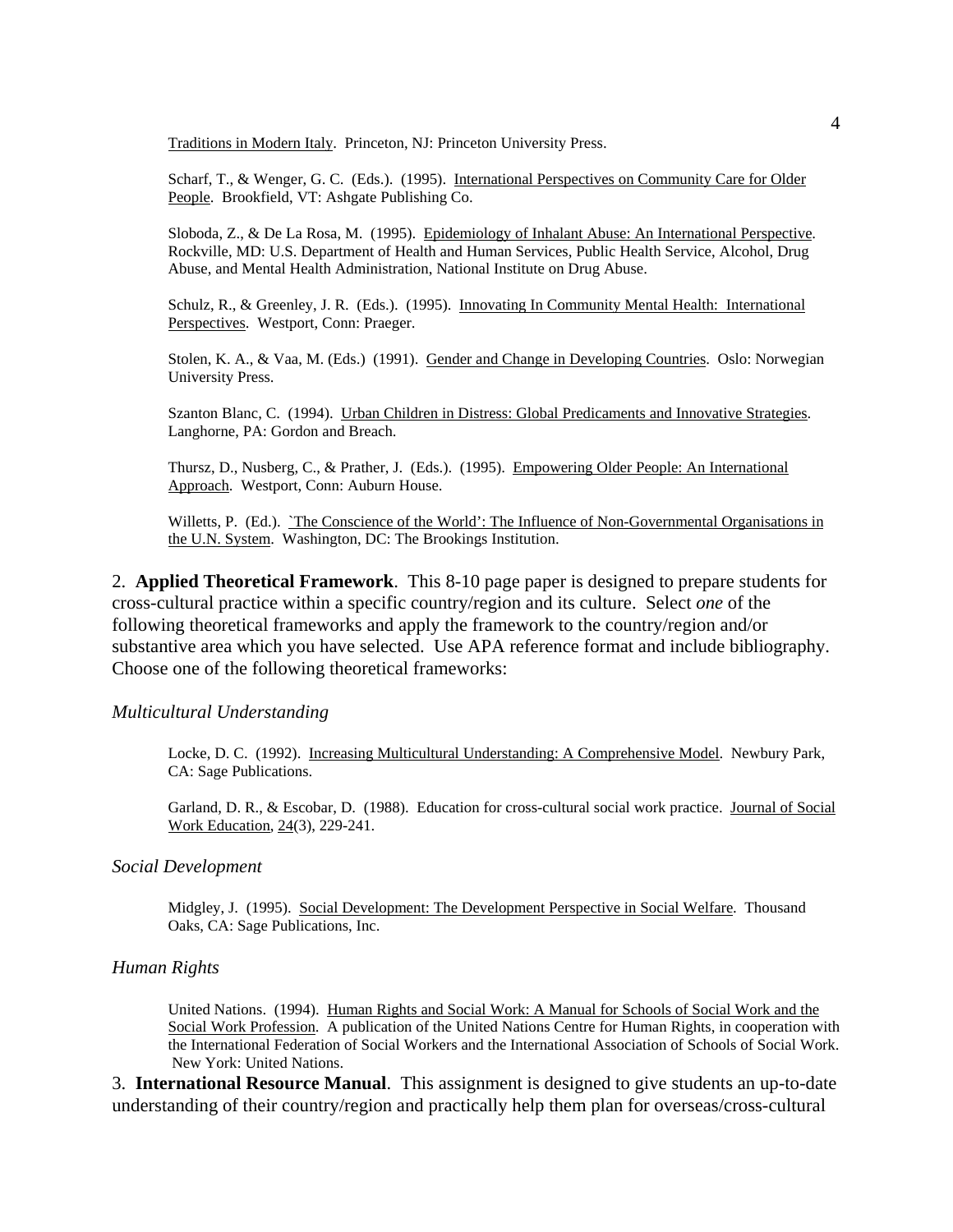social work. The manual should include the following sections:

- 1) brief history of the country/culture;
- 2) recent changes in its political, socio-economic, and/or governmental structure;
- 3) status and role of indigenous nongovernmental organizations;
- 4) a summary of the state of social work education and the issues facing it;

5) relevant information related to the substantive area of focus (women's issues, international adoption, child welfare, non-governmental organizations, etc.);

6) references and suggested readings;

7) key international organizations working in the country/region.[2](#page-4-0)

# **COURSE OUTLINE**

## **Class 1. Course Introduction: Opportunities in International Social Work**

**Introductions** Review of syllabus Identification of country/region and cultures

## READING:

Estes, R. J. (1992). A student's guide to planning a career in international social work (Chapter 52, pp. 273-284). In R. J. Estes (Ed.). Internationalizing Social Work Education: A Guide to Resources for a New Century.

Healy, L. M. (1987). International agencies as social work settings: Opportunity, capability, and

commitment. Social Work, 32(5), 4-5-409.

Rosenthal, B. S. (1991). Social workers' interest in international practice in the developing world: A multivariate analysis. Social Work, 36(3), 248-252.

## **Class 2. International Social Work in a Global Economy**

## READING:

Hokenstad, M. C., Khinduka, S. K., & Midgley, J. (1992). Profiles in International Social Work. Washington, DC: NASW Press.

Chapter 1: The world of international social work (pp. 1-11)

Chapter 2: The challenge of international social work (pp. 13-27)

Lusk, M. W., & Stoesz, D. (1994). International social work in a global economy. Journal of

<span id="page-4-0"></span> <sup>2</sup>  $2\sigma$  Use this section to explore possibilities for overseas field placements, internships, or potential employment. Include a summary sheet of relevant organizations (address, fax, E-mail, phone, contact person, etc.). An effective way of finding these organizations is through the Internet and the World Wide Web.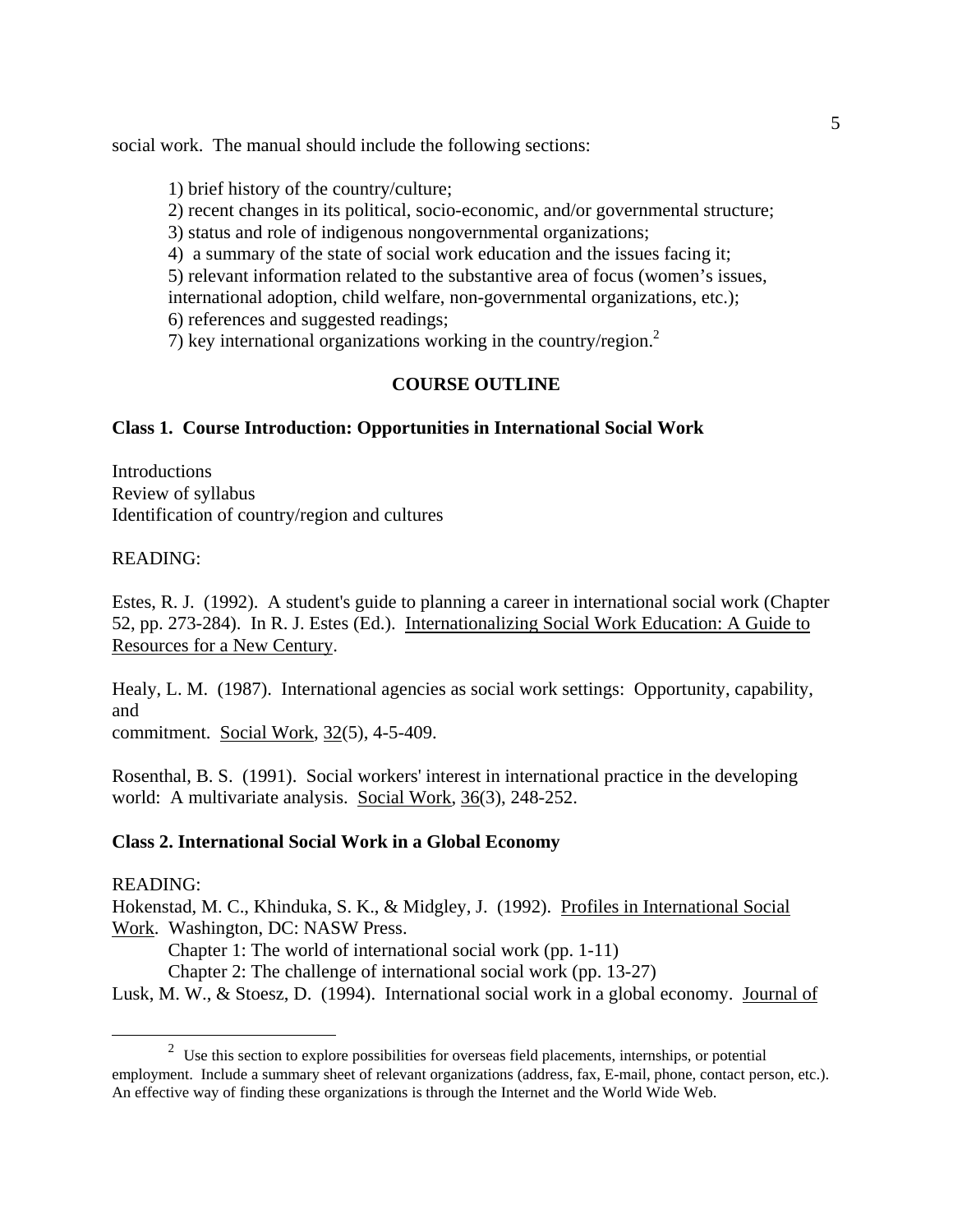Multicultural Social Work, 3(2), 101-113.

Midgley, J. and Toors, M. (1992). Is international social work a one-way transfer of ideas and practice methods from the United States to other countries? In E. Gambrill and R. Pruger (Eds.), Controversial Issues in Social Work (pp. 92-106), Boston: Allyn and Bacon.

## **Class 3. Social Work Practice: International Perspectives**

## READING:

Hokenstad et al. (1992).

Chapter 12: Social work in the United States: History, context, and issues (pp. 163-179). Chapter 13: Social work today and tomorrow: An international perspective (pp. 181- 193).

Read the chapter(s) relevant to social work in the country/region that you have selected: Latin America (Chapter 3); Europe (Chapters 4 & 10); Eastern Europe (Chapter 4); India (Chapter 6); Asia (Chapter 7 & 8); Africa (Chapter 9 & 11).

Read 2 additional articles on social work in your country/region (See attached bibliography for suggestions). Choose one "historical" source and one recent article. *Come to class prepared to discuss social work in your country/region*.

## **Class 4. The United Nations and Non-Governmental Organizations**

## READING:

Friedlander, W. A. (1975). International Social Welfare. Englewood Cliffs, NJ: Prentice-Hall, Inc.

Chapter 1: Brief history of international social welfare ( pp. 1-2). Chapter 2: Structure of social welfare operations (pp. 29-61)

Willetts, P. (1996). Introduction (pp. 1-14). In P. Willetts (Ed.), 'The Conscience of the World': The Influence of Non-Governmental Organisations in the UN System. Washington, DC: The Brooking Institution.

## **Class 5. Human Rights and Social Work: The U.N. Conventions**

United Nations. (1994). Human Rights and Social Work: A Manual for Schools of Social Work and the Social Work Profession. A publication of the United Nations Centre for Human Rights, in cooperation with the International Federation of Social Workers and the International Association of Schools of Social Work. New York: United Nations.

Cook, H. (1996). Amnesty International at the United Nations (pp. 181-213). In P. Willetts (Ed.), 'The Conscience of the World': The Influence of Non-Governmental Organisations in the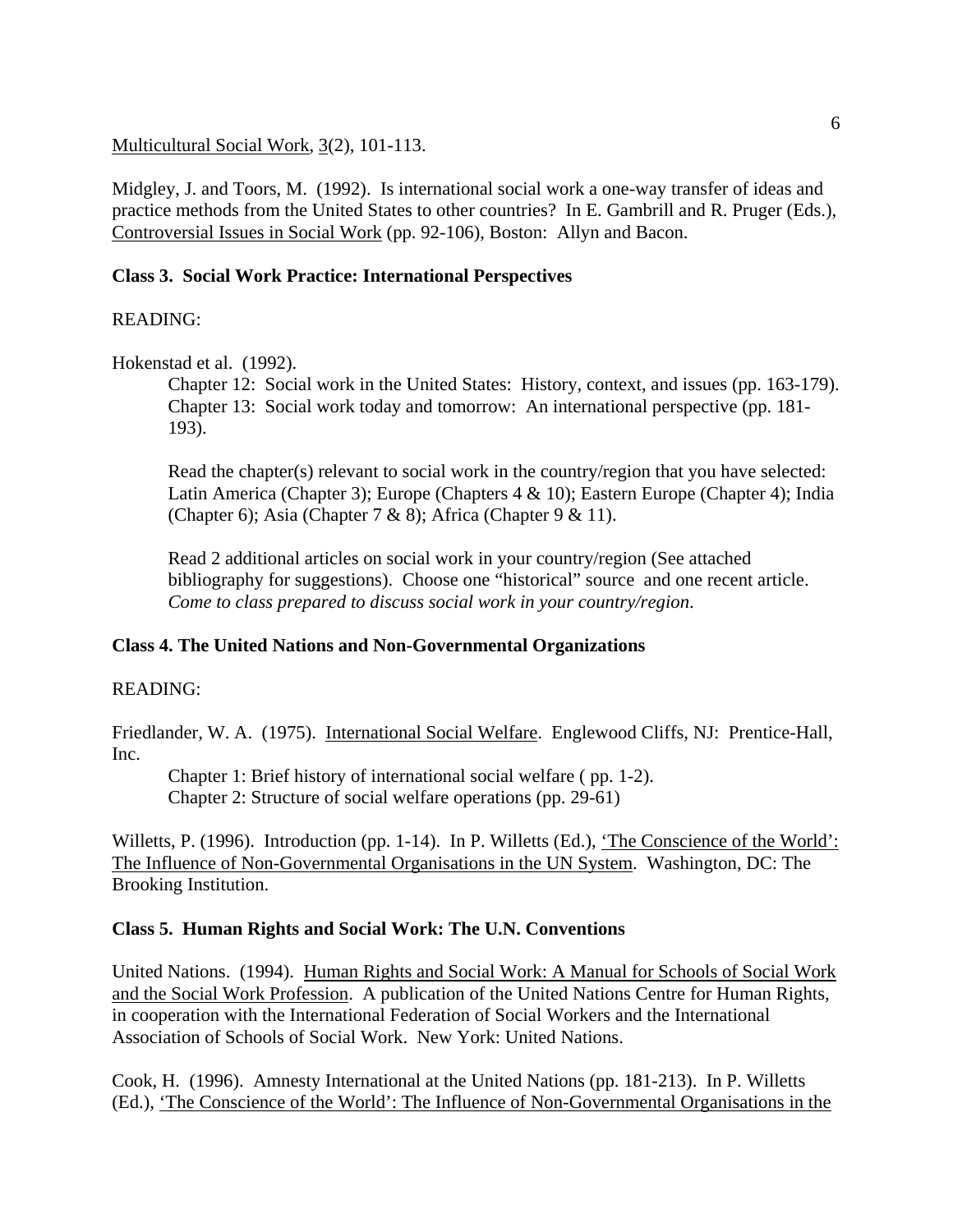UN System. Washington, DC: The Brooking Institution.

## **Class 6. The Rise of the Non-Profit Sector: Global Perspectives**

## READING:

Salamon, L. M. (1994). The rise of the nonprofit sector. Foreign Affairs, 73(4), 109-122.

Hodgkinson, V. A., & McCarthy, K. D. (1992). The voluntary sector in international perspective: An overview (pp. 1-23). In K. D. McCarthy, V. A. Hodgkinson, & R. D. Sumariwalla & Associates (Eds.). The Nonprofit Sector in the Global Community: Voices from Many Nations. San Francisco: Jossey-Bass.

Hodgkinson, V. A., & Sumariwalla, R. D. (1992). The nonprofit sector and the new global community: Issues and challenges (pp. 485-508). In K. D. McCarthy, V. A. Hodgkinson, & R. D. Sumariwalla & Associates (Eds.). The Nonprofit Sector in the Global Community: Voices from Many Nations. San Francisco: Jossey-Bass.

Johnson, A. K., Ourvan, L., & Young, D. (1996). The emergence of nongovernmental organizations in Romania: International support and the third sector role. Social Development Issues,  $17(2)$ .

## **Class 7. The Social Development Perspective**

## READING:

Ife, J. (1995). Globalisation from below: Social services and the new world order. Paper presented at the Asia-Pacific Regional Social Services Conference, Christchurch, New Zealand.

Midgley, J. (1995). Social Development: The Developmental Perspective in Social Welfare. Thousand Oaks, CA: Sage Publications. (Chapter 1: A Definition of Social Development, pp. 12- 36).

Stein, H. D. (1976). Social work's development and change functions: Their roots in practice. Social Service Review,

## **Class 8. Multicultural Understanding and Social Work Practice**

## READING:

Garland, D. R., & Escobar, D. (1988). Education for cross-cultural social work practice. Journal of Social Work Education, 24(3), 229-241. Locke, D. C. (1992). Increasing Multicultural Understanding: A Comprehensive Model. Newbury Park, CA: Sage Publications.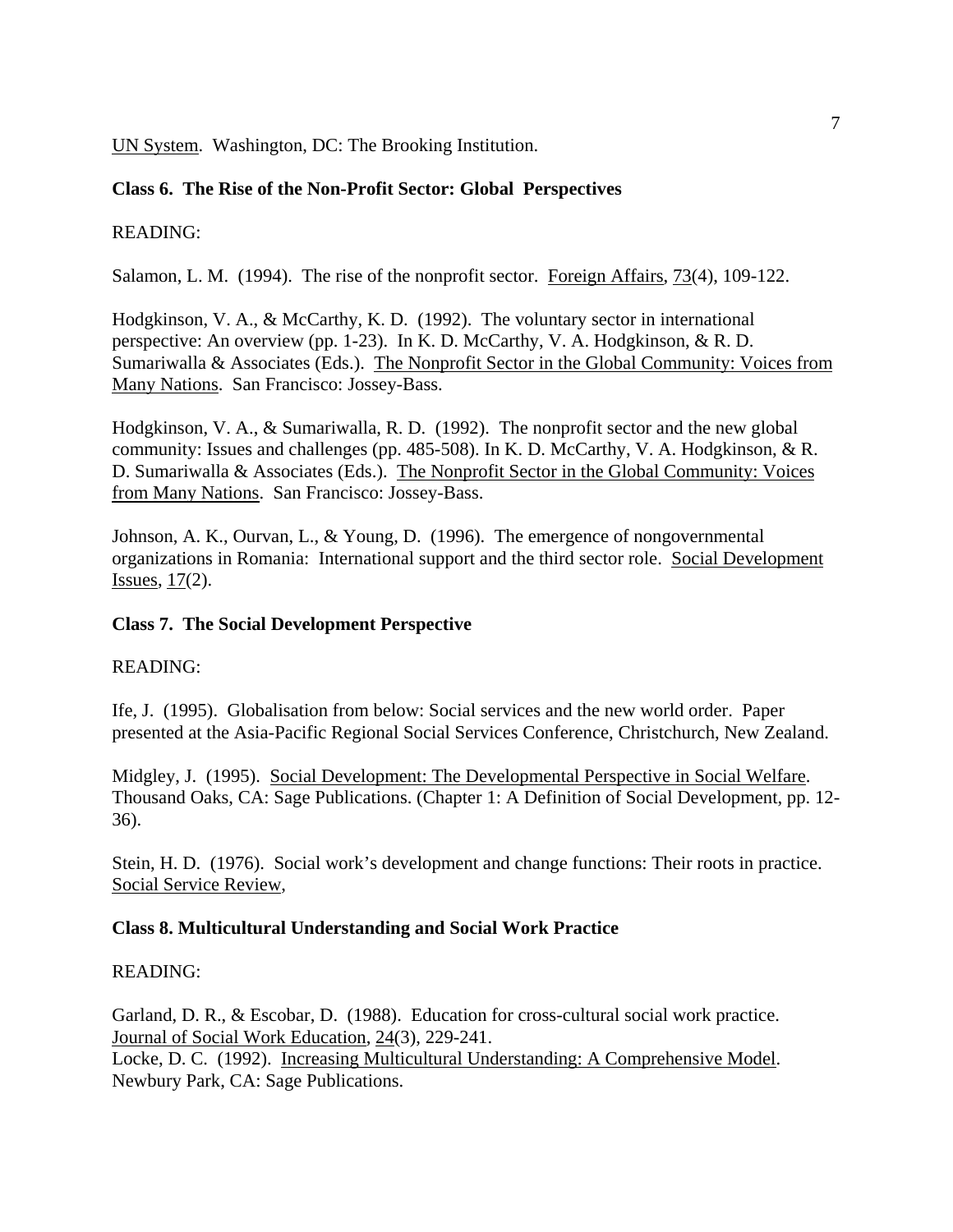Chapter 1: A model of multicultural understanding (pp. 1-14).

Read the chapter most appropriate to your country/region of the world, i.e., Africa, Japan, China, Vietnam, Korea, Mexico, Puerto Rico. *If your country/region does not fall into these cultural groupings, read another relevant article*. Come to class prepared to discuss these cultural issues.

#### **Class 9. Ethics and Professional Consultation**

#### READING:

\_\_\_\_\_. (1985). International code of ethics for the professional social worker. International Social Work, 28(3), 9-11.

Bogo, M., & Herington, W. (1988). Consultation in social work education in the international context. International Social Work, 31(4), 305-316.

Loewenberg, F. M., & Dolgoff, R. (1992). Ethical Decisions for Social Work Practice. Fourth Edition. Itasca, IL: F. E. Peacock Publishers, Inc.

Chapter 2: Values and professional ethics (pp. 18-39). Chapter 3: Guidelines for ethical decision making (pp. 40-65).

## **Class 10. Overseas Study and Expatriate Readjustment**

#### READING:

Cetingok, M., & Hirayama, H. (1990). Foreign students in social work schools: Their characteristics, and assessment of programmes in the US. International Social Work, 33, 243- 253.

Locke, K. (1993). International diversity and expatriate acculturation. In R. R. Sims & R. F. Dennehy (Eds.) Diversity and Differences in Organizations: An Agenda for Answers and Questions. Westport, CT: Quorum Books.

Ramanathan, C. S., & Kondrat, M. E. (1994). Conceptualizing and implementing a social work overseas study program in developing nations: Politics, realities, and strategies. Social Development Issues, 16(2), 69-85.

Rohrlich, B., & Marin, J. (1991). Host country and reentry adjustment of student sojourners. International Journal of Intercultural Relations, 15, 163-182. **Class 11. International Child Welfare**

READING: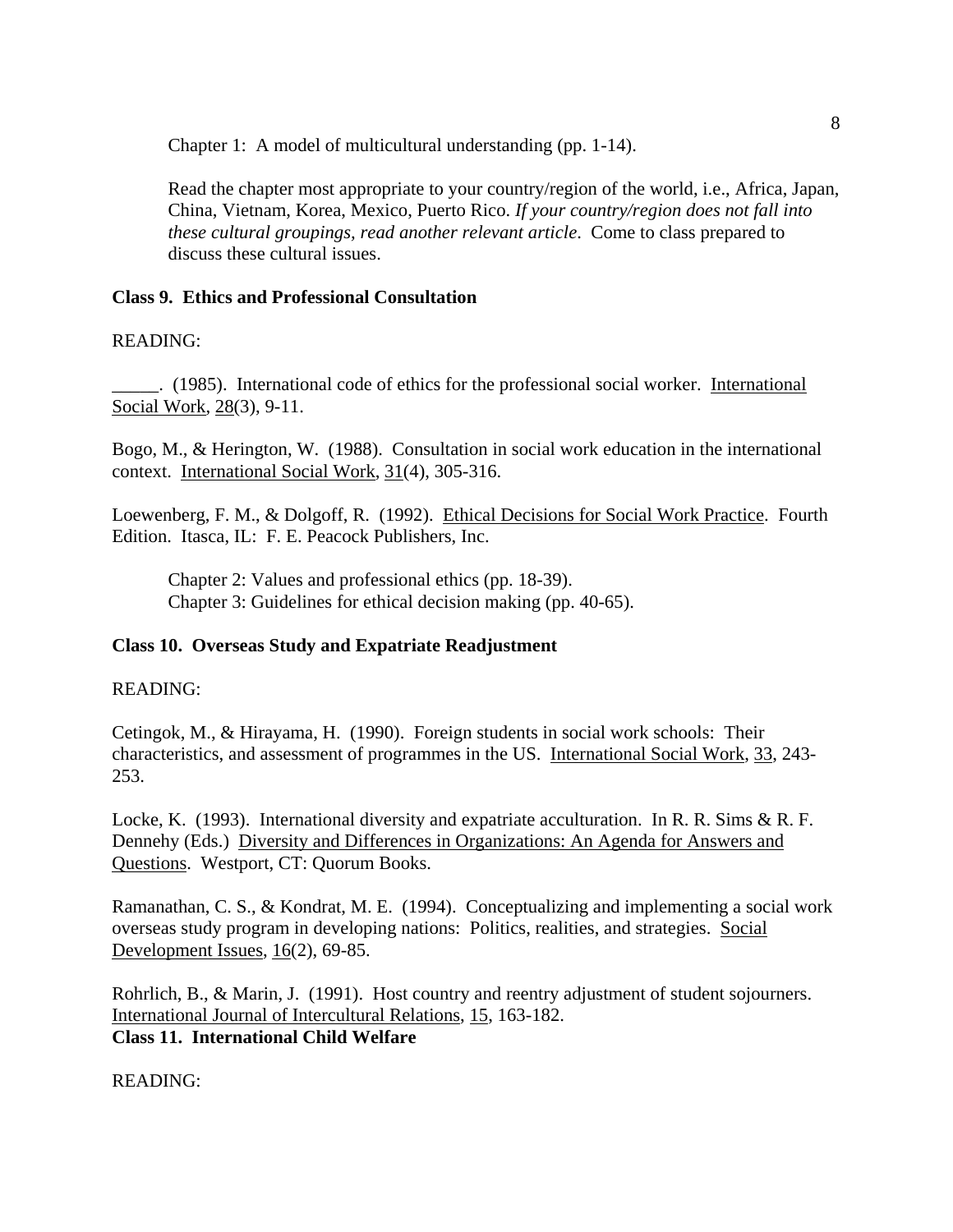Asamoah, Y. (1991). United Nations convention on the rights of the child: Implications for the human services. Journal of Multicultural Social Work, 1(1), 101-104.

Johnson, A. K., Edwards, R. L., & Puwak, H. C. (1993). Foster care and adoption policy in Romania: Suggestions for International Intervention. Child Welfare, LXXII(5), 489-506,

Lusk, M. W. (1989). Street children programs in Latin America. Journal of Sociology and Social Welfare, XVI(1), 55-77.

## **Class 12. Women's Issues**

Bassett, M., & Mholyi, M. (1991). Women and AIDS in Zimbabwe: The making of an epidemic. International Journal of Health Services, 21(1), 143-156.

Dlamini, P., & Julia, M. (1993). South African women and the role of social work: wathint' abafazi wathint' imbokodo (provoke women and you've struck a rock). International Social Work, 36(4), 341-355.

#### **Class 13. Immigration and Ethnic Conflict Resolution**

#### READING:

Baker, R. P. (1989). Eastern European refugees: Implications for social work. Journal of Sociology and Social Welfare, XVI(3), 81-94.

Hein, J. (1993). International migrants or welfare clients: The selection of a master status for Indochinese refugees by American voluntary agencies. Journal of Sociology and Social Welfare, XX(1), 115-130.

Kaul, M. L. (1982). Adaptation of recently arrived professional immigrants from India in four selected communities of Ohio. The Journal of Applied Social Sciences, 7, 131-145.

Norell, D., & Walz, T. (1994). Toward a theory and practice of reconciliation in ethnic conflict resolution. Social Development Issues, 16(2), 99-111.

## **Class 14. Student Presentations & Class Discussion**

**Class 15. Student Presentations & Class Discussion**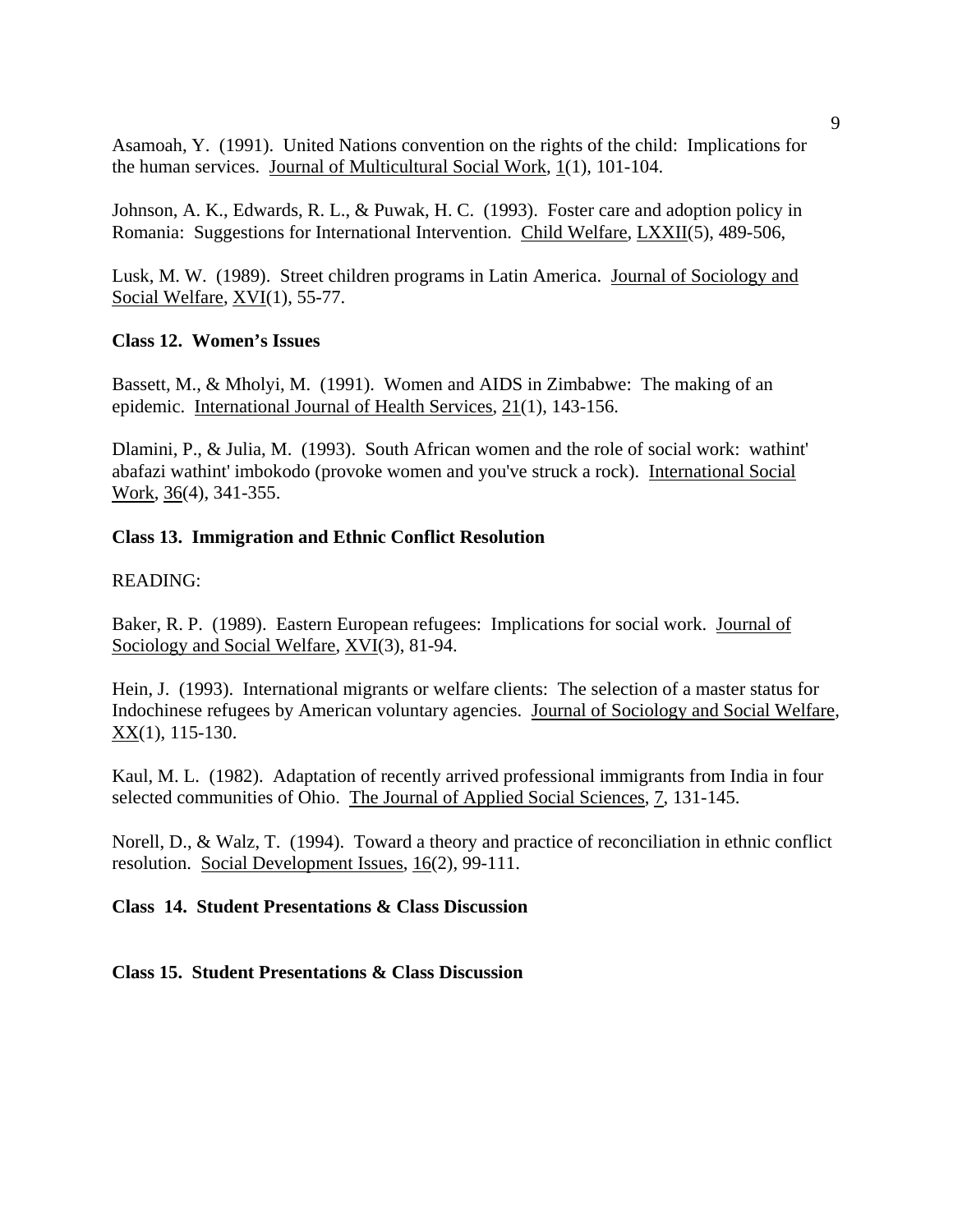#### **SELECTED BIBLIOGRAPHIES**

#### **ADOPTION**

Alstein, H., & Simon, R. J. (Eds.). (1991). Intercountry Adoption: A Multi-National Perspective. New York: Praeger. (North America, Western Europe, the Middle East, Latin America)

Andersson, G., & Jacobsson, R. (1981). Inter-country adoption in Sweden. International Social Work, 22(4), 39-45.

Bagley, C., & Young, L. (1980). The long term adjustment and identity of a sample of intercountry adopted children. International Social Work, 23(3), 17-22.

Balanon, L. G. (1989). Foreign adoption in the Philippines: Issues and opportunities. Child Welfare, LXVIII(2), 241-254.

Besikof, D. M. (1975). International adoption: United States adoption of Vietnamese children: Vital considerations for courts. Denver Law Journal, 52(3), 771-797.

Bogley, C., & Yang, L. (1980). The long-term adjustment of a sample of inter-country adopted children. International Social Work, 23(3), 16-22.

Chun, B. H. (1989). Adoption and Korea. Child Welfare, LXVIII(2), 255-260.

Durst, D. (1992). The road to poverty is paved with good intentions: Social interventions and indigenous peoples. International Social Work, 35(2), 191-202. (child adoption and employment programs)

Fieweiger, M. E. (1991). Stolen children and international adoptions. Child Welfare, LXX(2), 285-291.

French, G. (1986). Intercountry adoption: Helping a young child deal with loss. Child Welfare, LXV(3)

Goldschmidt, I. (1986). National and intercountry adoption in Latin America. International Social Work, 29, 257-268.

Hoksbergen, R. (1981). Adoption of foreign children in The Netherlands. International Child Welfare Review, 49.

Joe, B. (1978). In defense of intercountry adoption. Social Service Review, 52, 1-20.

Kim, D. S. (1978). Issues in transracial and transcultural adoption. Social Casework, 59(8), 477-486.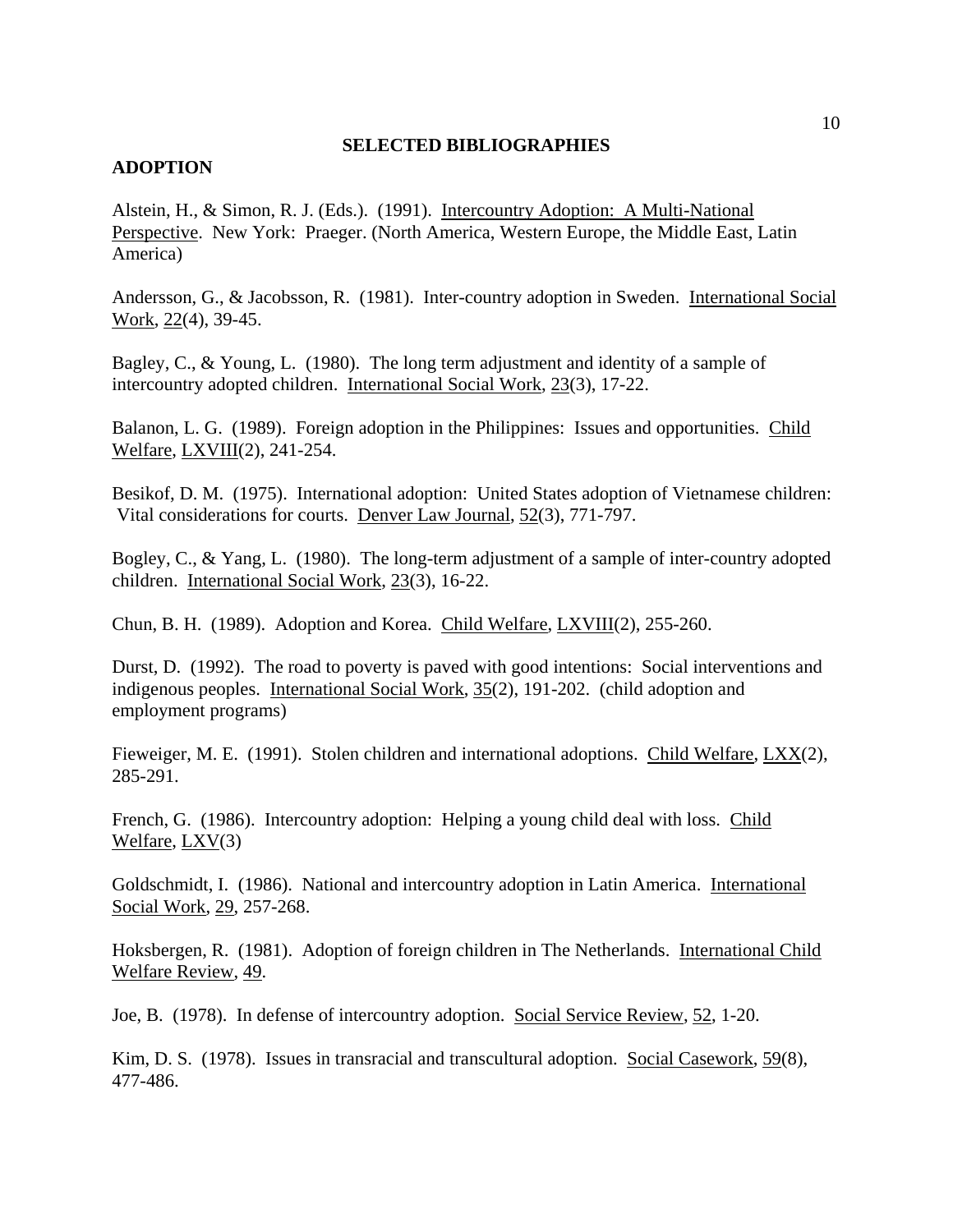Kulkarni, A. (1976). Adoption and foster care domestic and international. Indian Journal of Social Work, 37(2), 165-170.

Macchiwalla, A. I. (1981). Intercountry adoption of related children of Indian origin. International Social Work, 24(3), 8-13.

Pilotti, F. J. (1985). Intercountry adoption: A view from Latin America. Child Welfare,  $LXIV(1)$ .

Resnick, R. P. (1982). Latin American children in intercountry adoption. In P. Bean (Ed.), Adoption: Essays in Social Policy, Law, and Sociology. London/New York: Tavistock.

Spence, S. (1975). Some considerations on the adoption of Vietnamese children: An international social welfare issue. International Social Work, 18(4), 10-20.

Weil, R. (1984). International adoptions: The quiet migration. International Migration Review,  $18(2)$ , 276-293.

#### **CHILD WELFARE**

Hegar, R. L. (1989). The rights and status of children: International concerns for social work. International Social Work, 32, 107-116.

Korbin, J. E., & Edgerton, R. B. (Eds.). (1983). Child Abuse and Neglect: Cross-Cultural Perspectives. Berkeley, CA: University of California.

Rodman, H., & Trost, J. (1986). The Adolescent Dilemma: International Perspectives on Family Planning Rights of Minors. New York: Praeger.

United Nations Children's Fund (UNICEF). (1995). The State of the World's Children 1995. Oxford, England: Oxford University Press.

Werner, E. E. (1979). Cross-Cultural Child Development. Monterey, CA: Brooks/Cole Publishing.

Zuckerman, J. T. (1969). Support and custody of children in international and comparative aspects. International Social Work, 12(2), 18-26.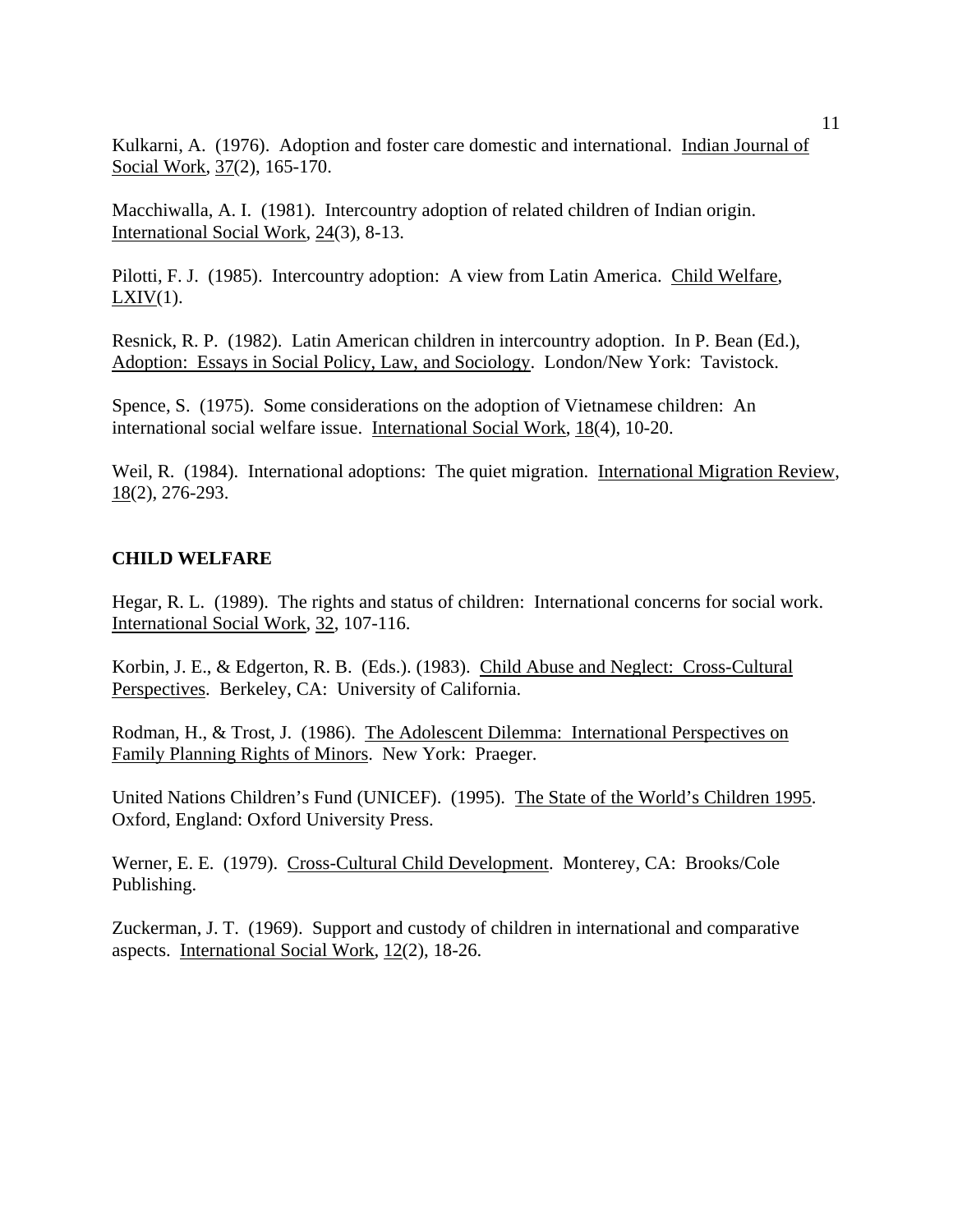## **GLOBALIZATION AND WORLD WIDE WEB**

Doheny-Farina, S. (1996). The Wired Neighborhood. New Haven: Yale University Press.

Lee, P. (Ed). (1995). The Democratization of Communication. Cardiff: University of Wales Press.

Lynch, D. C., & Rose, M. T. (Eds.) (1993). Internet System Handbook. Reading, Mass: Addison-Wesley.

Magnusson, W. (1996). The Search for Political Space: Globalization, Social Movements, and the Urban Political Experience. Toronto: University of Toronto Press.

Rheingold, H. (1993). The Virtual Community: Homesteading on the Electronic Frontier. Reading, Mass: Addison-Wesley.

## **HUMAN RIGHTS, SOCIAL JUSTICE, AND SOCIAL CHANGE**

Joseph, J. A. (1989). The Charitable Impulse: Wealth and Social Conscience in Communities and Cultures. New York: The Foundation Center.

Kluegel, J. R., Mason, D. S., & Wegener, B. (Eds). (1995). Social Justice and Political Change: Public Opinion in Capitalist and Post-Communist States. New York: Aldyne de Gruyter.

Stolen, K. A., & Vaa, M. (1991). Gender and Change in Developing Countries. Oslo: Norwegian University Press. (Argentina, Kenya, Tanzania, Malaysia, Costa Rica, Mozambique)

## **IMMIGRATION**

Brady, K. (1994). Hope for undocumented children: Special immigrant juvenile status. Children's Legal Rights Journal, 14(3-4), 16-20.

Miller, M. J. (Ed.). (1994). Strategies for Immigration Control: An International Comparison. Thousand Oaks, CA: Sage Publications. (Haiti, Hong Kong, Australia, Europe)

Wright, R. G. (1981). Voluntary agencies and the resettlement of refugees. International Migration Review, 15(1-2), 157-175.

Zucker, N. L. (1983). Refugee resettlement in the United States: Policy and problems. Annals of the American Academy of Political and Social Science, 467, 172-186.

## **INDIGENOUS APPROACHES**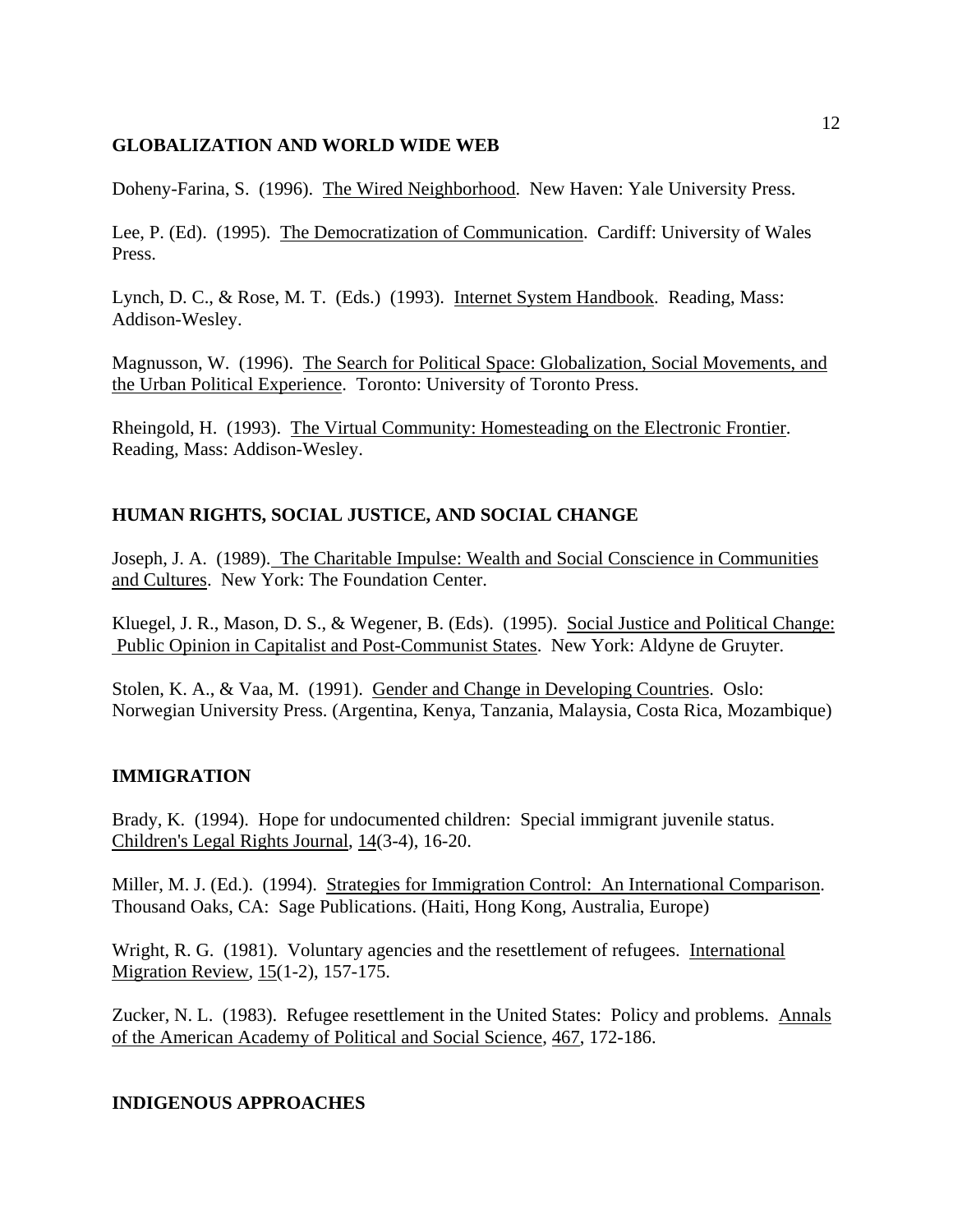Canda, E. R. (1983). General implications of shaminism for clinical social work. International Social Work, 26(4), 14-22.

Resnick, R. P. (1976). Conscientization: An indigenous approach to international social work. International Social Work, 19(2), 21-29.

Sohn, L. B., Cumming, P. A., Deloria, S., Sitton, S. N., Williemsendiaz, A., Kershen, D. L., Nanda, V. P., & Strickland, R. J. (1974). Rights of indigenous peoples: Comparative analysis. Proceedings of the American Society of International Law, 68, 265-301.

## **NON-GOVERNMENTAL ORGANIZATIONS**

6, Perri, & Vidal, I. (Eds). (1994). Delivering Welfare: Repositioning Non-profit and Cooperative Action in Western European States. Barcelona: CIES.

Gidron, B., Kramer, R. M., & Salamon, L. M. (Eds). (1992). Government and the Third Sector: Emerging Relationships in Welfare States. San Francisco: Jossey-Bass.

Graves, D. (Ed.). (1973). Management Research: A Cross-Cultural Perspective. San Francisco: Jossey-Bass, Inc.

James, E. (1989). The Nonprofit Sector in International Perspective. New York: Oxford University Press.

Randon, A., & 6, P. (1994). Constraining campaigning: The legal treatment of non-profit policy advocacy across 24 countries. Voluntas, 5(1), 27-58.

Salamon, L. M., & Anheier, H. K. (1992). Toward and understanding of the nonprofit sector at the international level: The Johns Hopkins Comparative Nonprofit Sector Project. Nonprofit Management and Leadership, 2, 311-324.

#### **OVERSEAS FIELD PLACEMENTS**

Cowan, B., & Turner, F. J. (1975). Overseas field placement: An educational experiment. Journal of Education for Social Work, 11(2), 18-24. (Northern Scotland and London)

Manis, F. (1972). Field Practice in Social Work Education: Perspectives from an International Base. Fullerton, CA: Sultana Press.

Masi, F. A. (1974). International field placements. Journal of Education for Social Work, 10(1), 55-59. (Europe)

Masuda,, R. (1984). Human differentness: A critical variable for international practicum in social work (Chapter 10, pp. 114-122). In D. Sanders & S. Peterson (Eds.). Education for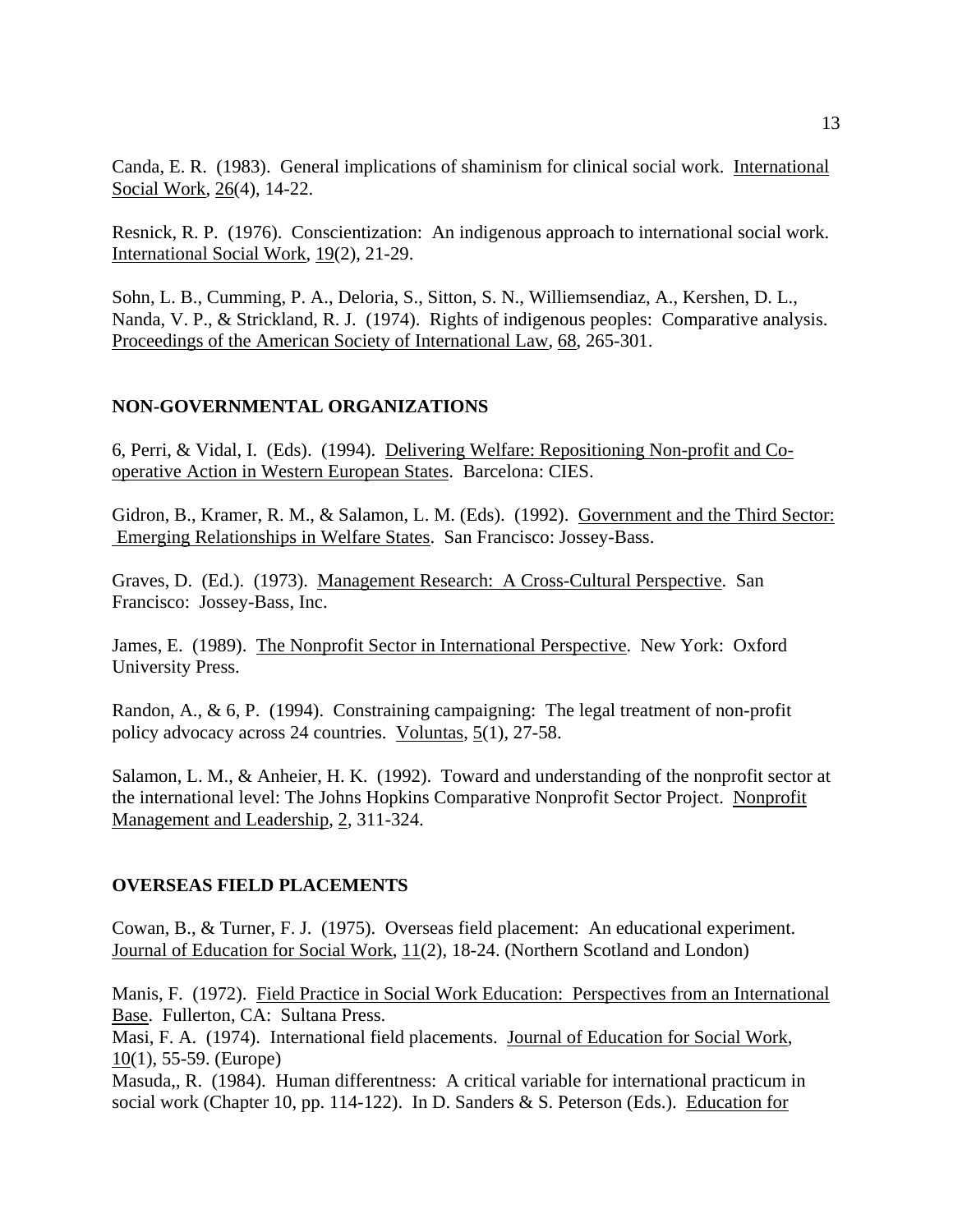International Social Welfare. Washington, DC and Honolulu, HA: Council on Social Work Education and the University of Hawaii School of Social Work.

Pelekan, C. M. (1974). The experiment at Ano Liosia: A field for international social work practice. International Social Work, 17(3), 5-10. (field work in Greece)

Segal, U. A. (1993). Cross-cultural values, social work students and personality. International Social Work, 36(1), 61-73.

Skuja, I., & Norton, Jr. (1982). Counseling English-speaking expatriates in Japan. International Social Work, 23(3), 30-42.

Walsh, T., Small, M., & Barker, M. (1984). Field studies in a foreign country: Student experiences and assessment (Chapter 12, pp. 132-146). In D. Sanders & S. Peterson (Eds.). Education for International Social Welfare. Washington, DC and Honolulu, HA: Council on Social Work Education and the University of Hawaii School of Social Work.

Walz, T. (1984). Field learning and experimentation in international social welfare (Chapter 9, pp. 111-113). In D. Sanders & S. Peterson (Eds.). Education for International Social Welfare. Washington, DC and Honolulu, HA: Council on Social Work Education and the University of Hawaii School of Social Work.

## **SOCIAL DEVELOPMENT**

Gokhale, S. D. (1983). Role and responsibilities of international agencies in social development. International Social Work, 26(3), 24-32.

Healy, L. M. (1991). Introducing International Development Content in the Social Work Curriculum. Silver Spring, MD: NASW.

Midgley, J. (1981). Professional Imperialism: Social Work in the Third World. London: Heinemann.

Midgley, J. (1990). International Social Work: Learning from the Third World. Social Work, 35(4), 295-301.

## **SOCIAL WORK EDUCATION**

Anders, J. R. (1975). Internationalism in social work education. Journal of Education for Social Work, 11(1), 16-20.

Boehm, W. W. (1980). Teaching and learning international social welfare. International Social Work, 23(2), 17-24.

Campfens, H. (Ed.). (1992). New Reality of Poverty and Struggle for Social Transformation. Plenary Papers and Abstracts, 25th International Conference of Schools of Social Work, Lima, Peru. Vienna, Austria: International Association of Schools of Social Work. (Latin America;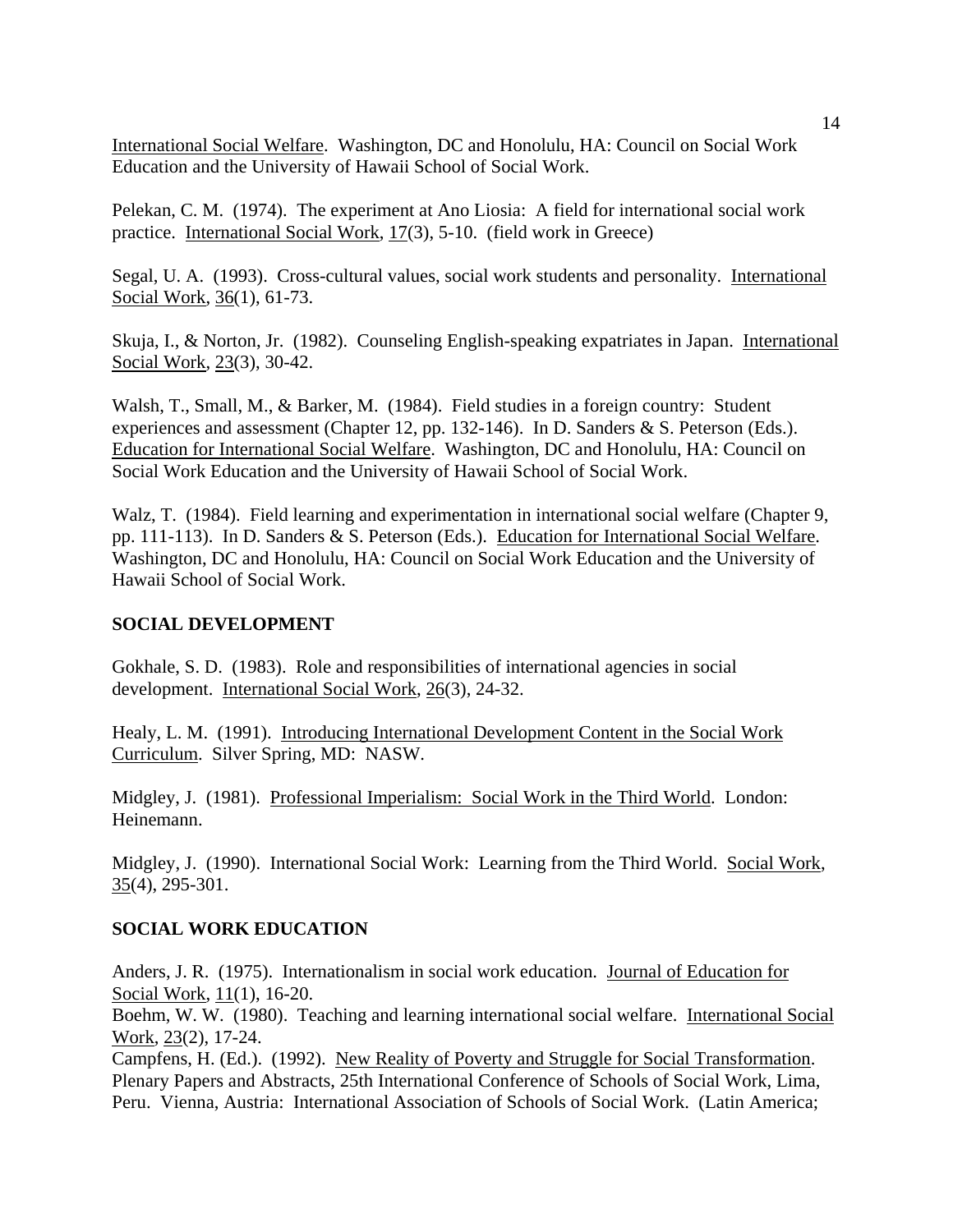urope; Asian and Pacific Region; Africa).

Constable, R., & Mehta, V. (Eds.) (1994). Education for Social Work in Eastern Europe: Changing Horizons. Chicago, ILL: Lyceum Books. (Romania, Poland, Czech Republic, Croation, Hungary, Lithuania, and Russian Republic)

Doel, M., & Shardlow, S. (Eds.) (1996). Social Work in a Changing World: An International Perspective on Practice Learning. Arena: Ashgate Publishing Co.

Eaton, J. W. (1973). The international dimension in social work education. International Social Work, 16(2), 56-60.

Estes, R. J. (1992). Internationalizing Social Work Education: A Guide to Resources for a New Century. Philadelphia: The University of Pennsylvania.

Gochros, H. L. (1984). The American social work educator and field consultant in other countries (Chapter 11, pp. 123-131). In D. Sanders & S. Peterson (Eds.). Education for International Social Welfare. Washington, DC and Honolulu, HA: Council on Social Work Education and the University of Hawaii School of Social Work.

Harris, R. (1990). Beyond rhetoric: A challenge for international social work. International Social Work, 33(3), 203-212.

Healy, L. M. (1988). Curriculum building in international social work: Toward preparing professionals for the global age. Journal of Social Work Education, 24(3), 221-228.

Healy, L. M. (1986). The international dimension in social work education: Current efforts, future challenges. International Social Work, 29(2), 135-147.

Hokenstad, M. C., & Druga, G. S. (1984). Internationalization of the Social Work Curriculum: A Guide to Resources for Social Work Educators. Mandel School of Applied Social Sciences. Cleveland, OH: Case Western Reserve University.

Holmes, T. R., & Mathews, G. (1993). Innovations in international cross-cultural social work education. Arete, 18(1), 43-47.

Kahn, A. J., & Kamerman, S. B. (1980). Social Services in International Perspective: The Emergence of the Sixth System. New Brunswick, NJ: Transaction Books.

Kendall, K. A. (1973). Dream or nightmare? The future of social work education. Journal of Education for Social Work, 9(2), 13-23. (Holland, Latin America, and France)

Kendall, K. A. (1980). Toward reciprocity in technical assistance through collegial relationships. International Social Work, 22(1), 2-8.

Kendall, K. A. (1977). Cross-national review of social work education. Journal of Education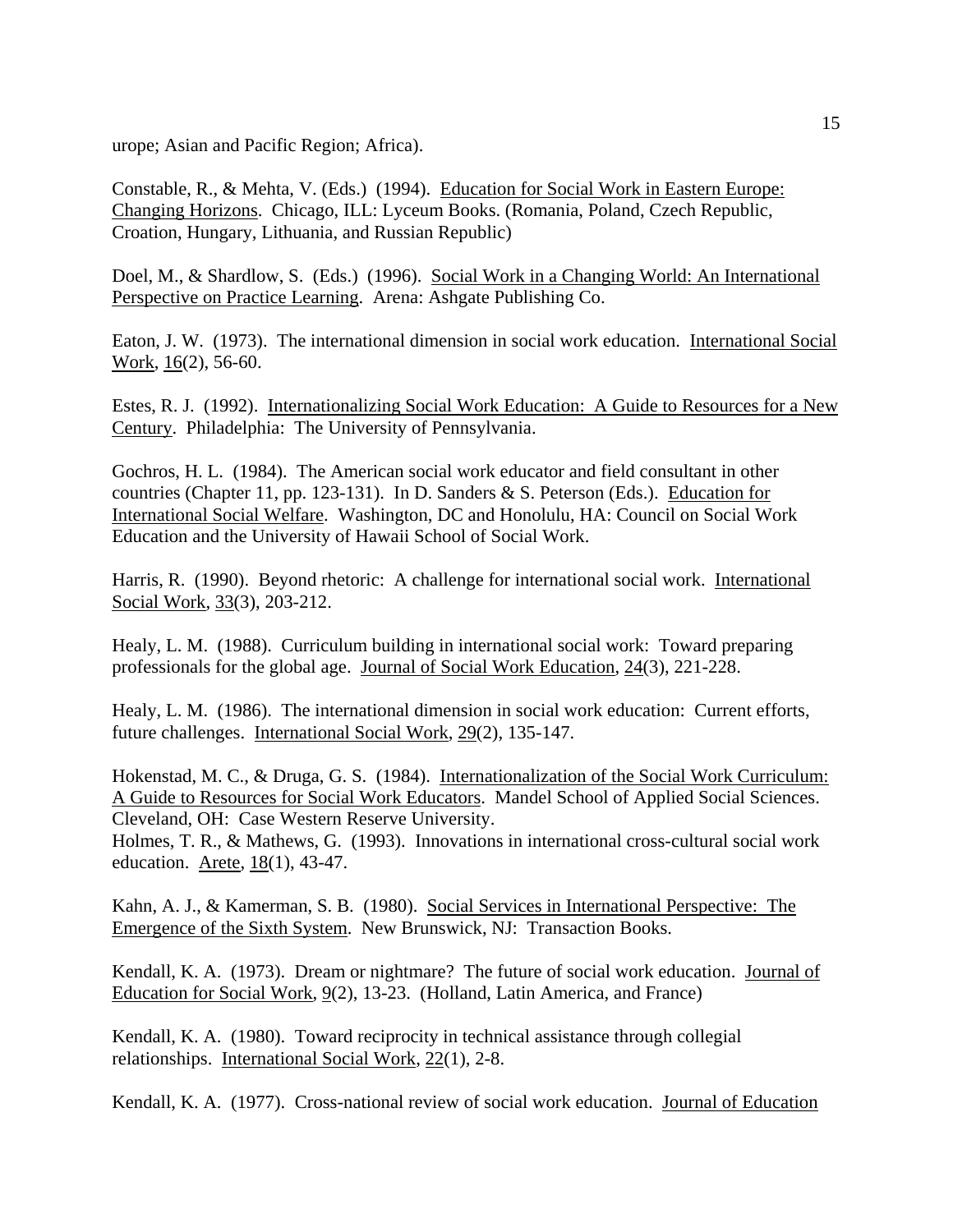for Social Work, 13(2), 7 6-83. (79 schools in 65 countries)

Lewis, H. (1973). Agology, animation, conscientization: Implication for social work education in the U.S.A. Journal of Education for Social Work, 9(3), 31-38. (work of Dutch, French, and Chilean scholars)

Lowy, L. (1988). An Assessment-Survey Report of Indigenous Social Work Literature on Social Work Methodology. Boston: Boston University School of Social Work and International Association of Schools of Social Work (IASSW). (Australia, Austria, Belgium, Brazil, Canada, Chile, Costa Rica, Denmark, Germany, Hong Kong, India, Ireland, Israel, Italy, Japan, Jordan, Kenya, Kuwait, Mexico, Netherlands, New Zealand, Norway, New Guinea, Philippines, South Africa, Spain, Sweden, Switzerland, Tanzania, Thailand, Uganda, United Kingdom, United States, Yugoslavia, Zambia, Zimbabwe).

Manoleas, P. (1994). An outcome approach to assessing the cultural competence of MSW students. Journal of Multicultural Social Work, 3(1), 43-57.

McMahon, M. O. (1994). International perspective of advanced generalist practice (Chapter 2, pp. 21-46). Advanced Generalist Practice: With an International Perspective. Englewood Cliffs, NJ: Prentice Hall, Inc.

Midgley, J. (1978). Community work teaching at schools of social work in developing countries. Community Development Journal, 13(3), 131-139.

Pangalangan, E., & de Guzman, L. (Eds.). (1980). Paraprofessionals in Social Development: Implications for Social Work Education. Vienna: International Association of Schools of Social Work.

Ronnau, J. P. (1994). Teaching cultural competence: Practical ideas for social work education. Journal of Multicultural Social Work, 3(1), 29-42.

Sanders, D. S. (1977). Developing a graduate social work curriculum with an international cross-cultural perspective. Journal of Education for Social Work, 13(3), 76-83.

Sanders, D. S. (1980). Multiculturalism: Implications for social work. International Social Work, 23(2), 9-16.

Sanders, D. S. (1982). The Developmental Perspective in Social Work. Honolulu: University of Hawaii Press.

Sanders, D. S., & Estes, R. J. (1984). International Social Welfare: A Selected Bibliography. Washington, DC: Council on Social Work Education.

Sanders, D. S., & Pedersen, P. (Eds.). (1983). Education for International Social Welfare. Honolulu: University of Hawaii Press.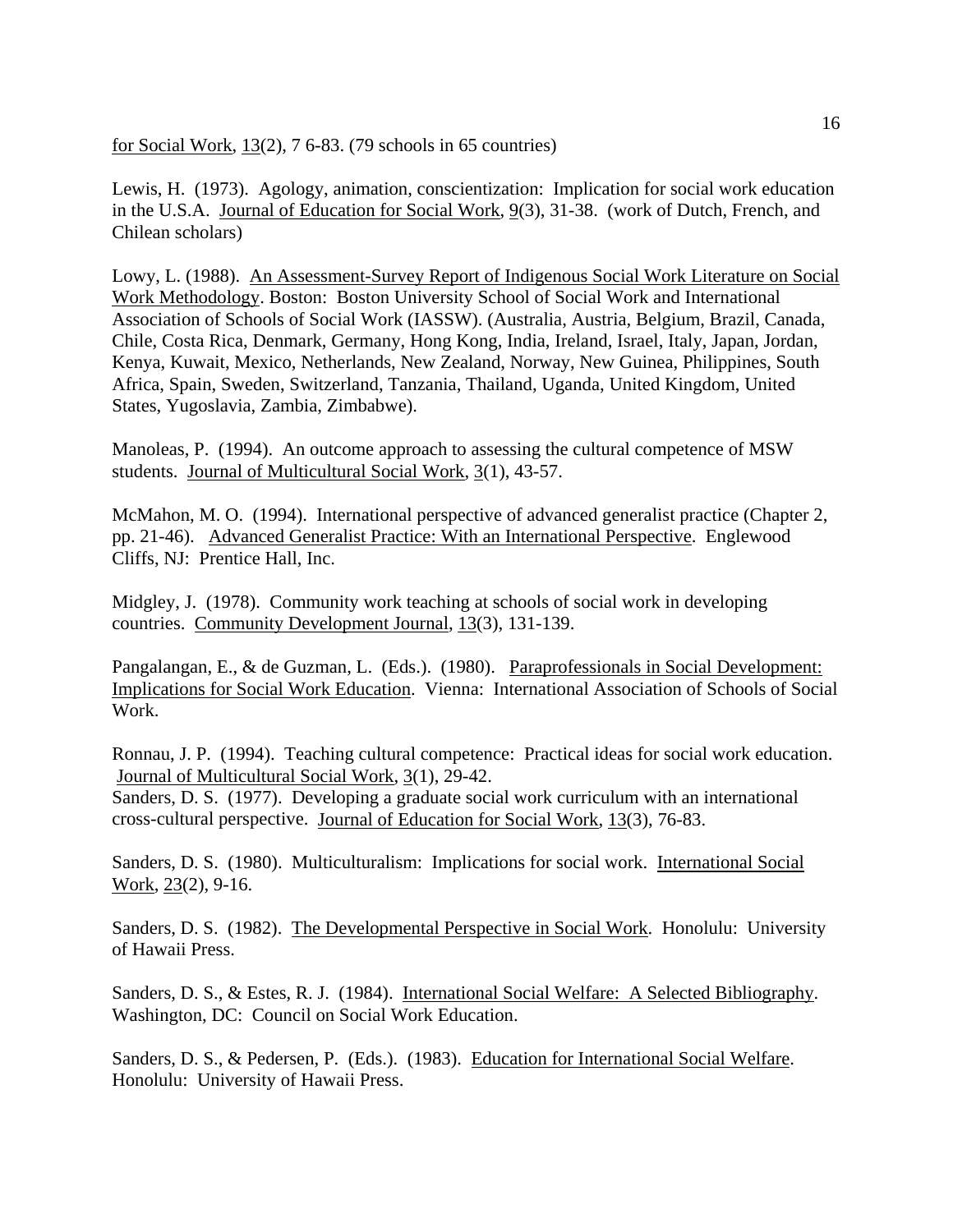Watts, T. D., Elliott, D., & Mayadas, N. S. (1995). International Handbook on Social Work Education. Westport, CT: Greenwood Press.

## **WORK AND FAMILY**

Brooks, T. (1993). Training Materials in Aging: An Annotated International Bibliography. Washington, DC: AARP Research Division.

Hokenstad, M. C., & Kendall, K. A. (Eds.). (1988). Gerontological Social Work: International Perspectives. New York: Haworth Press.

Kendall, K. A. (1988). The evolving family: An international perspective. International Social Work, 31(2), 81-93.

Levinson, D. (1989). Family Violence in Cross-Cultural Perspective. Newbury Park, CA: Sage Publications.

Perrucci, C. C. et al. (1988). Plant Closings: International and Social Costs. New York: Aldyne de Gruyter.

Seager, J., & Olson, A. (1986). Women in the World: An International Atlas. New York: Simon and Schuster.

Vosler, N. R., & Nair, S. (1993). Families, children, poverty: Education for social work practice at multiple system levels. International Social Work, 36(2), 159-172.

## **COUNTRY-SPECIFIC BIBLIOGRAPHY**

#### **AFRICA**

Bazin, T. D. (1977). Social planning and social development education in Africa: Some practical suggestions. International Social Work, 20(3), 2-10.

Brooks, E. E. (1978). People participation. International Social Work, 21(1), 28-37. (Zambia, Africa and Quebec, Canada)

Brooks, E. E. (1980). The rationale for generic social work in an undergraduate course in a developing country: The Zambian case. International Social Work, 23(1), 37-46.

Good, C., et al. (1979). The interface of dual systems of health care in the developing world: Toward health policy initiatives in Africa. Social Science and Medicine, 13(3), 141-154.

Harris, F. E. (1994). The hope of liberation: South Africa beyond Apartheid. Journal of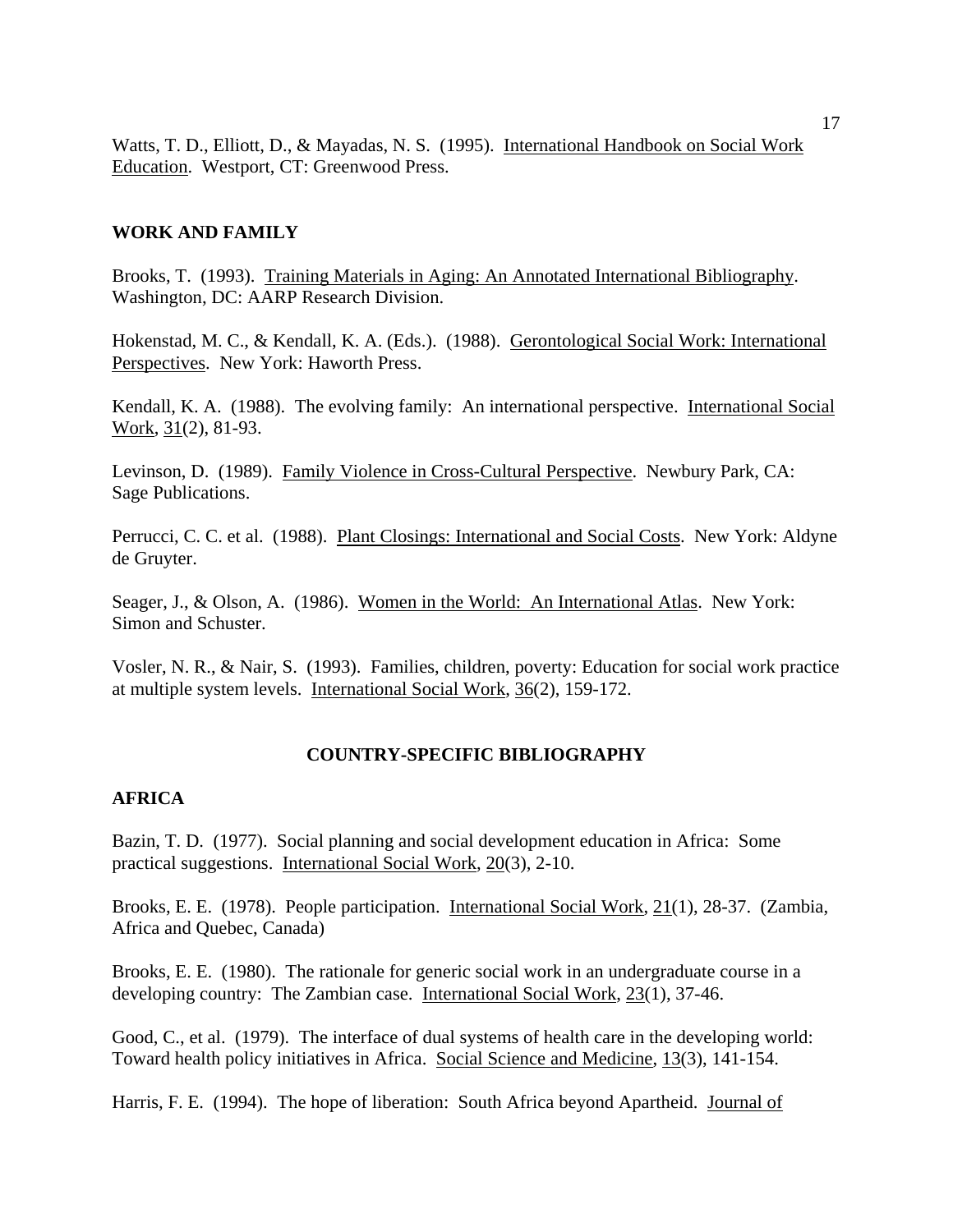Intergroup Relations, XXI(1), 15-19.

Haynes, K. S. (1980). Increasing social work educational effectiveness in the third world: An Egyptian example. International Social Work, 23(1), 24-28.

Heisel, M. A. (1979). Adult education in Tanzania. International Social Work, 22(3), 38-46.

Imoisili, I. C. (1978). Key success factors in multinational and indigenous companies in Nigeria: Comparative analysis. Columbia Journal of World Business, 13(3), 40-53.

Kalu, W. J. (1983). Developing a concept for childhood survival in modern Nigeria. International Social Work, 26(1), 39-46.

Kuepper, W. G., Lackey, G. L., & Swinerton, E. N. (1976). Ugandan Asian refugees: resettlement centre to community. Community Development Journal, 11(3), 199-208.

Midgley, J. (1977). Sociology of crime and South Africa: Studies in cross-cultural replication of criminological models. International Journal of Criminology and Penology, 5(3), 245-261.

Midgley, J., & Hamilton, D. (1978). Local initiative and the role of government in community development: Policy implications of a study in Sierra Leone. International Social Work, 21(2),  $2 - 11$ .

Obikeze, D. S. (1979). Evacuation as a child welfare intervention measure: The case of the Nigerian civil war. International Social Work, 22(2), 2-8.

Obikeze, D. S. (1980). What treatment mode? An assessment of alternative child care methods employed in resettling war-displaced children in Nigeria. International Social Work, 23(1), 2- 15.

Odetola, T. O. (1980). Social policy, modernization, and crime among the African youth: A comparative analysis. Journal of African Studies, 7(4), 213-218.

Ojesina, J. O. (1974). Changes in position of women in modern Africa and their implications for social work. International Social Work, 17(2), 28-35. (Nigeria)

Owvamanam, D. O. (1981). Unmarried pregnant adolescents: A case for counseling. International Social Work, 24(4), 46-48. (Nigeria)

Pala, A. (1977). Definitions of women and development: An African perspective. Signs, 3(1), 9-13.

Ragab, I. A. (1978). Some social welfare policy issues in Egypt: Implications for developing countries. International Social Work, 21(1), 19-27.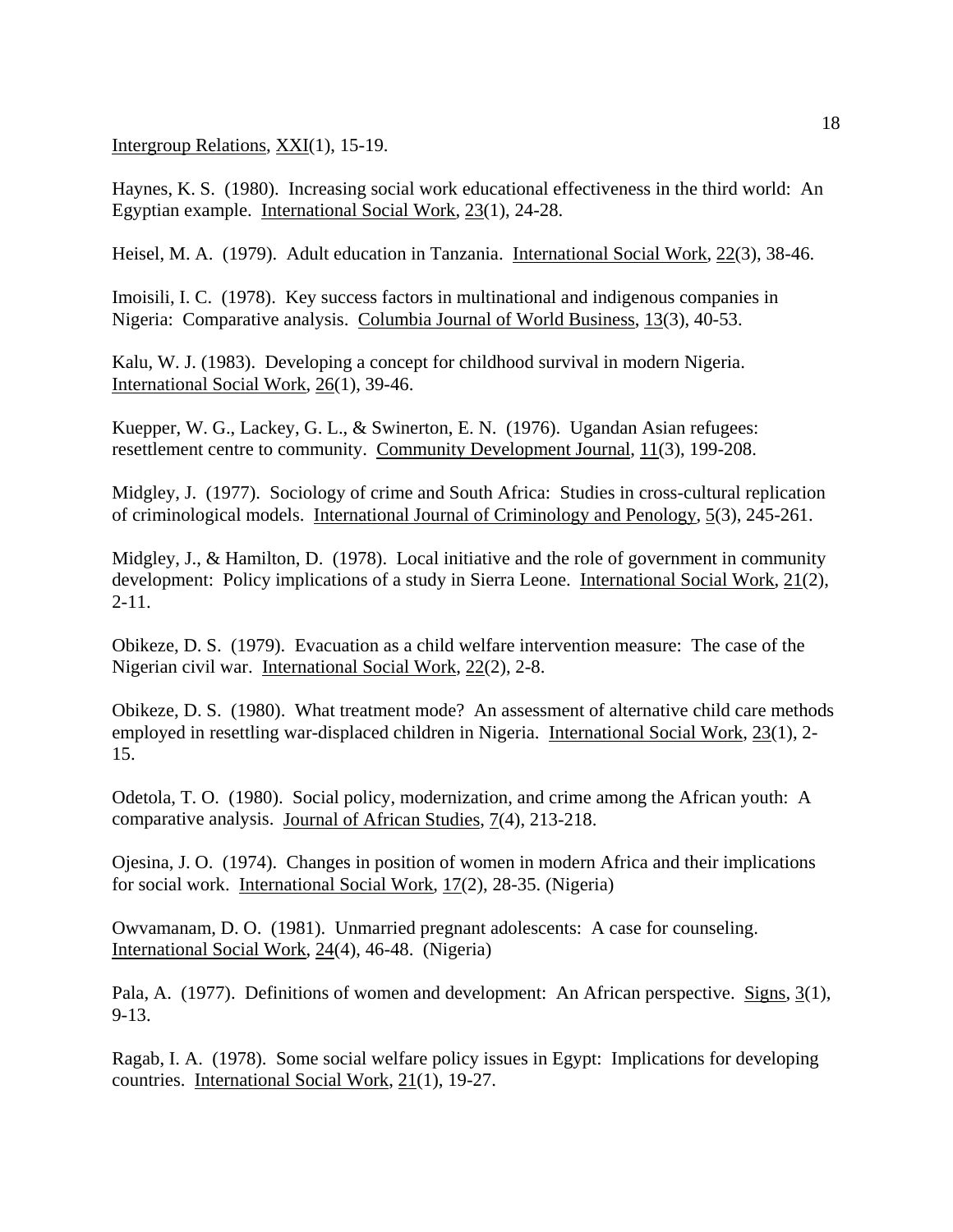Righton, P. (1974). Child care in Algeria. International Social Work, 17(3), 51-53.

Rogers, E. W. (1977). Social policy and social work. International Social Work, 20(4), 22-27. (Rhodesia)

Sabean, D. W. (1983). The history of the family in Africa and Europe: Some comparative perspectives. Journal of African History, 24(2), 163-171.

Sanders, D. (1969). Nutrition and the use of food as a weapon in Zimbabwe and Southern Africa. International Journal of Health Services, 12(2), 201-213.

Shawkey, A. (1972). Social work education in Africa. International Social Work, 15, 3-16.

Young, M. B. (1980). Social work under apartheid. Social Work, 25, 309-313.

## **ASIA**

Bell, C. J. (1983). Family law: Notes from China. Social Work, 28, 289-290.

Bureau of Social Welfare, Ministry of Health and Social Affairs, Republic of Korea. (1979). Changing family patterns and social security protection: The case of the Republic of Korea. International Social Work, 22(4), 37-46.

Dixon, J. (1981). The Chinese workers social assistance system. International Social Work,  $24(1)$ , 23-35.

Kalmar, R. (1976). Comparative perspective on abortion policy in the People's Republic of China and the Soviet Union. International Social Work, 19(2), 42-47.

Lasen, D. B. (1975). "Indigenization" with a purpose. International Social Work, 18(1), 24-26. (Philippines)

Leung, S. M. R., & Carter, J. E. (1983). Cross-cultural study of child abuse among Chinese, Native Indians and Anglo-Canadian children. Journal of Psychiatric Treatment and Evaluation, 11(2), 213-231.

Roberts, M. (1979). The social policy areas of marriage and family, family planning, child care and health care in China. International Social Work, 22(4), 22-28.

Schneiderman, L. (1975). China's approach to development: A comparative perspective. International Social Work, 18(3), 33-42.

She, L. (1978). The early development of social work education in Hong Kong. International Social Work, 21(4), 31-43.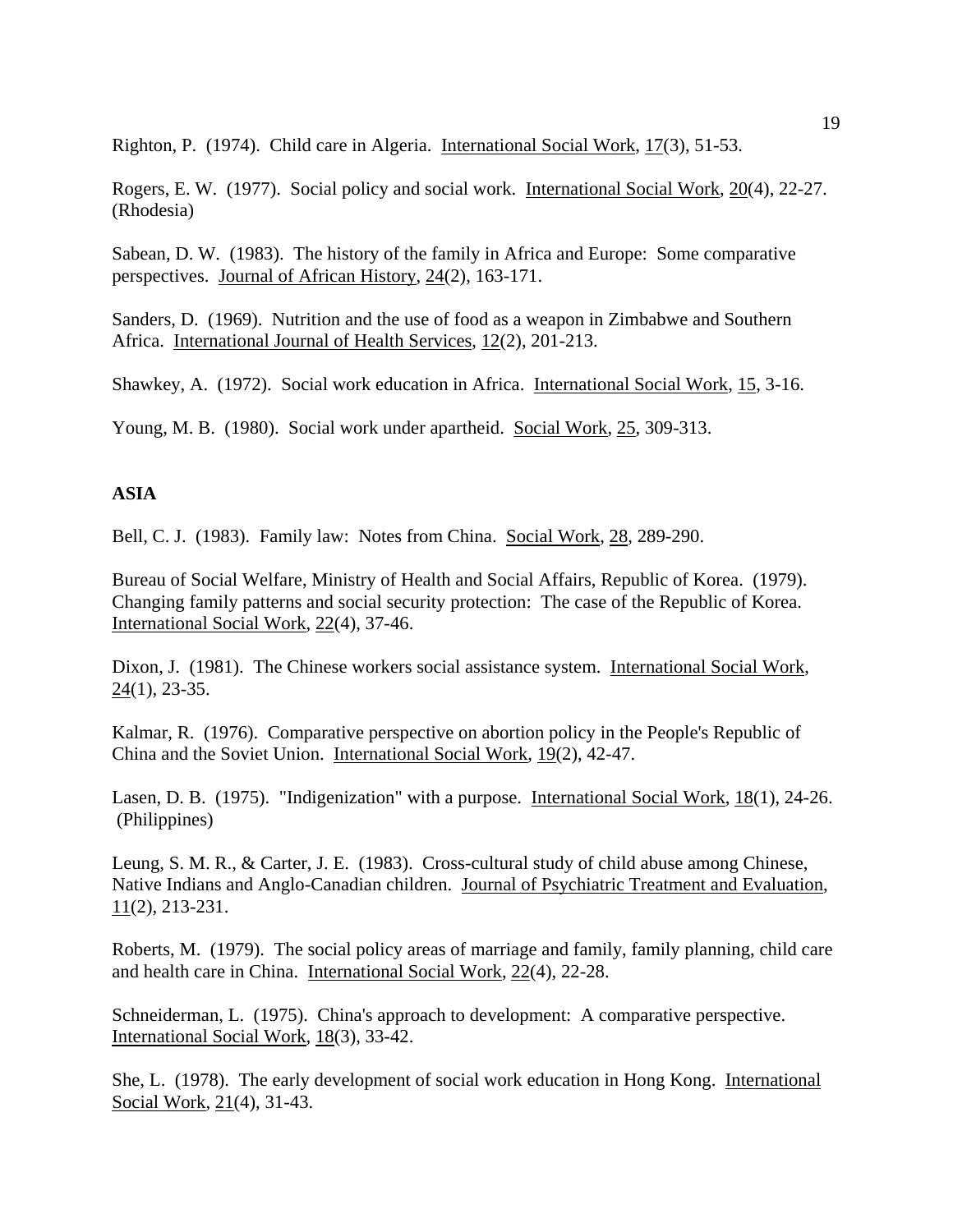Suh, E. K. (1982). Maternal health care problems in rural communities: Korea. International Social Work, 24(4), 29-39.

Tao, J., & Lam, G. (1982). A review of child abuse and its management in Hong Kong. International Social Work, 25(4), 40-47.

Yu, M. (1976). Social work and social action: A case study of the Hong Kong situation. International Social Work, 19(2), 12-17.

## **CARIBBEAN TERRITORIES**

Alleyne, S. I., Vassall-Hurd, S. A., & Morgan, A. G. (1982). End-stage renal disease in Jamaica: How patients cope in a developing society. Health and Social Work, 7, 130-133.

Gobin, M. (1978). The role of social security in the development of the Caribbean territories. International Social Work, 21(3), 38-49. (Antigua, Barbados, Bahamas, Dominica, Guyana, Jamaica, Montserrat, Netherlands, Antilles, St. Kitts, Nevis, Anguilla, St. Lucia, St. Vincent, Trinidad and Tobago)

Delgado, M. (1978). Folk medicine in the Puerto Rican culture. International Social Work, 21(1), 46-54.

Jones, H. (1980). Crime in Guyana: Some problems of comparative study in the Caribbean. Social and Economic Studies, 29(1), 60-68.

Mindel, C. H., Starrett, R. A., & Wright, R. (1983). A comparative study of the use of social services by the Puerto Rican and Cuban elderly. Gerontologist, 22, 64-65.

Paulino, A. (1994). Dominicans in the United States: Implications for practice and policies in the human services. Journal of Multicultural Social Work, 3(2), 53-65.

## **EAST-CENTRAL EUROPE & STATES OF THE FORMER SOVIET UNION**

Abels, S. L., & Abels, P. (1993, October). Teaching social group work in an ambivalent society (Lithuania). Paper presented at the APM of the Association for the Advancement of Social Work with Groups, New York, NY. (instructor copy)

Adam, J. (Ed.). (1991). Economic Reforms and Welfare Systems in the USSR, Poland and Hungary: Social Contract in Transformation. New York: St. Martin's Press.

Atherton, C. R., Raymond, G. T., & Roff, L. L. (1993). The transition in Eastern Europe: Implications for both East and West. International Social Work, 36(3), 197-206.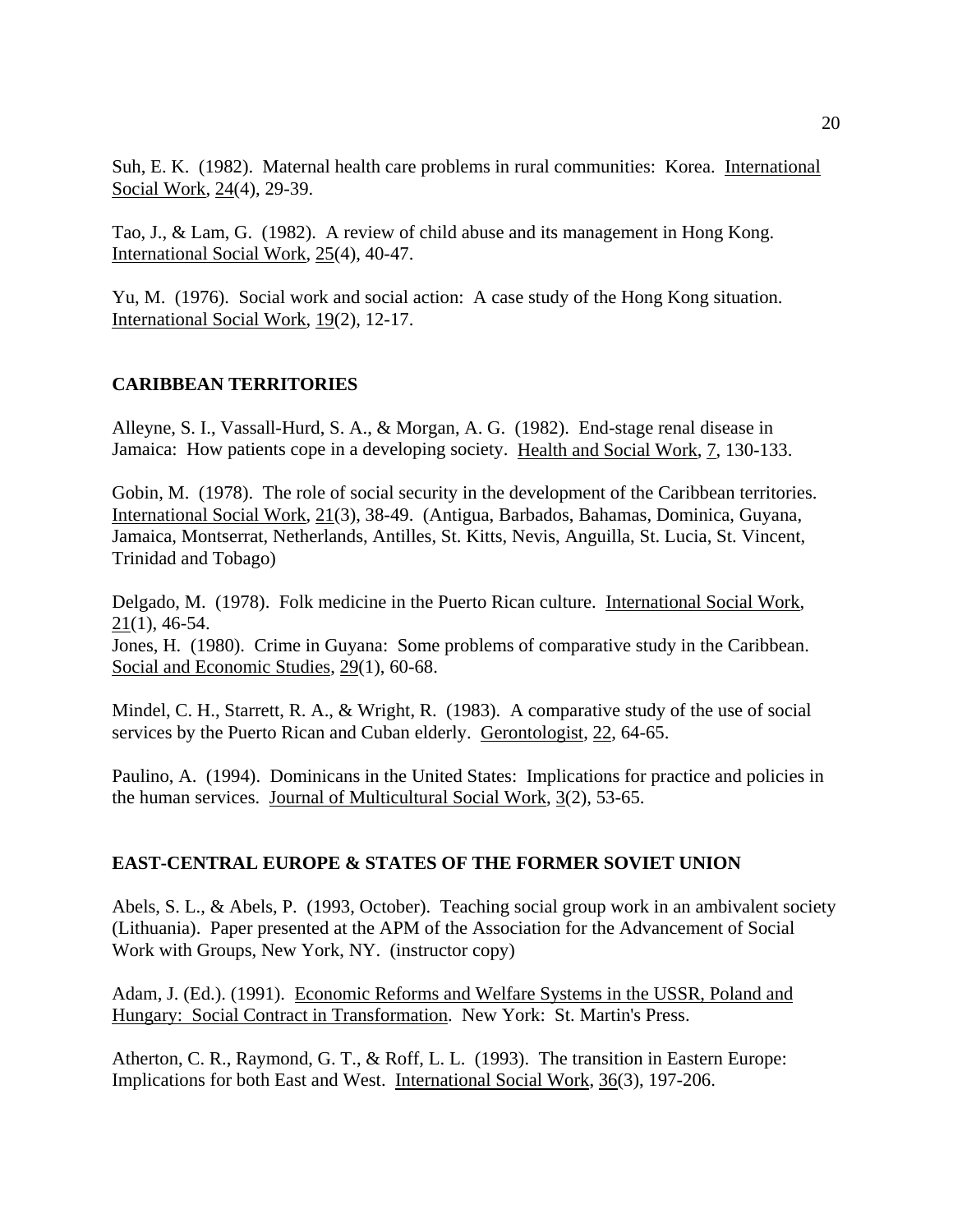Connor, W. (1972). Deviance in Soviet Society. New York: Columbia University Press.

Ferber, M. A. (1994). Czech women in transition. Monthly Labor Review, 117(11), 32-36.

Guzzetta, C. (1986). Social work in Eastern Europe. International Social Work, 29(1), 11-14.

Harvey, B. (1995). Networking in Eastern and Central Europe: A Guide to Voluntary and Community Organizations. London: Community Development Foundation.

Himes, J. R., Kessler, S., & Landers, C. (1991). Children in Institutions in Central and Eastern Europe. Innocenti Essays No. 3. Florence, Italy: UNICEF International Child Development Center. (instructor copy)

Imbrogno, S. (1990). Social policy planning and social work practices in Poland. Social Work, 35(4), 302-306.

International Work Group for Indigenous Affairs (IWGIA). (1990). Indigenous Peoples of the Soviet North. Copenhagen: IWGIA.

Kaser, M. (1976). Health Care in the Soviet Union and Eastern Europe. Boulder, Colorado: Westview Press.

Kennedy, M. (1991). Professionals, Power, and Solidarity in Poland. Cambridge: Cambridge University Press.

Kolarska-Bobinska, L. (1992). The changing face of civil society in Eastern Europe. In Z. Ferge & J. E. Kolberg (Eds.), Social Policy in a Changing Europe (pp. 177-187). Boulder, CO: Westview Press.

Les, E. (1994). The Voluntary Sector in Post-Communist East Central Europe. Washington, DC: World Alliance for Citizen Participation (CIVICUS). (Instructor copy)

Micou, A. M., & Lindsnaes, B. (Eds.). (1993). The Role of Voluntary Organisations in Emerging Democracies: Experience and Strategies in Eastern and Central Europe and in South Africa. Denmark: The Danish Centre for Human Rights and the Institute of International Education. (instructor copy)

Mitterauer, M., & Kagan, A. (1982). Russian and central European family structures: A comparative view. Journal of Family History, 7(1), 103-131.

Palmer, T. G. (1991). Philanthropy in Central and Eastern Europe: A Resource Book for Foundations, Corporations, and Individuals. Fairfax, VA: The Institute for Humane Studies, George Mason University. (instructor copy)

Perlmutter, F. D. (1974). Citizen participation in Yugoslavia. Social Work, 19, 226-232.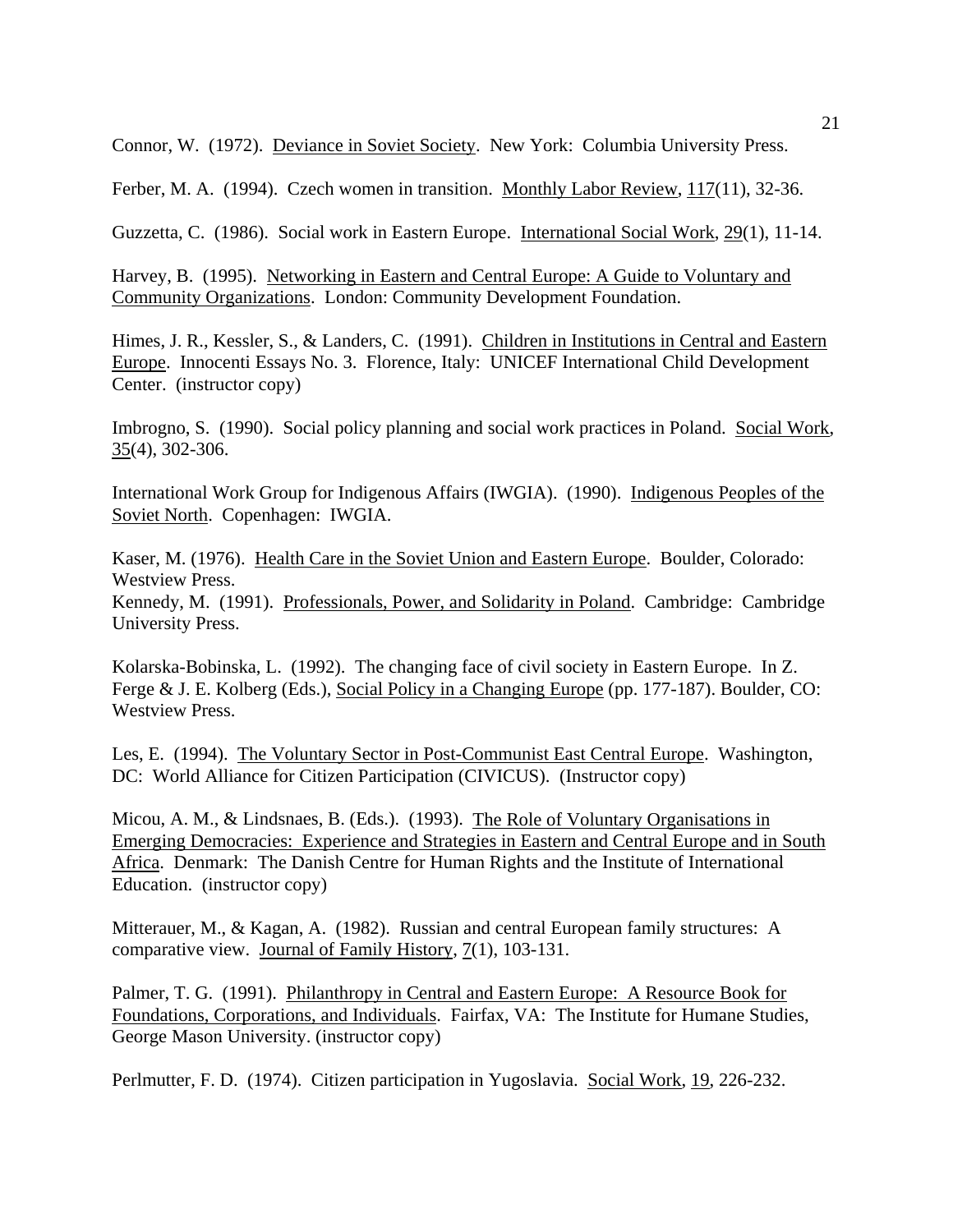Perlmutter, F. D. (1994, March). Non-profit social services in Moscow: Leadership and governance issues. Paper presented at the APM Council on Social Work Education, Atlanta, GA.

Potichny, P. J. (1988). The Soviet Union: Party and Society. New York: Cambridge University Press.

Pullar, V. (1991). Romanian Babies: Robbery or Rescue? New Zealand: Daphne Brasell Associates Press. (instructor copy)

Sarri, R. C. (1994, March). Social work education in Russia during transformation. Paper presented at the APM Council on Social Work Education, Atlanta, GA.

Seigel, D., & Yancey, J. (1992). The Rebirth of Civil Society: The Development of the Nonprofit Sector in East Central Europe and the Role of Western Assistance. New York: Rockefeller Brothers Fund. (instructor copy)

#### **EUROPE**

Braun, J. (1982). Social work education in the Federal Republic of Germany. International Social Work, 25(2), 2-13.

Brawley, E. A. (1990). Paraprofessional social service personnel in Spain. Journal of Sociology and Social Welfare, XVII(4), 57-74.

Brigham, T. M. (1977). Liberation in social work education: Applications from Paulo Friere. Journal of Social Work Education, 13(3), 5-11.

Brigham, T. M. (1982). Social work education patterns in five developing countries: Relevance of U.S. microsystems model. Journal of Education in Social Work, 18(2), 68-75.

Hokenstad, M. C., & Ritvo, R. A. (Eds.). (1982). Linking Health Care and Social Services: International Perspectives. Social Service Delivery Systems, An International Annual, Volume 5. Beverly Hills: Sage Publications. (Denmark, Sweden, Finland, Canada, France, United Kingdom, Israel)

Powell, F. (1980). The effect of the Northern Ireland conflict on child welfare. International Social Work, 23(2), 25-32.

Kelly, J. B. (1980). Health care in the Spanish social security system. Health and Social Work, 5(2), 34-40.

Luschen, G., Staikof, Z., Heiskane, V. S., & Ward, C. (1972). Family, ritual, and secularization: Cross-national study conducted in Bulgaria, Finland, Germany, and Ireland. Social Compass,  $19(4)$ , 519-536.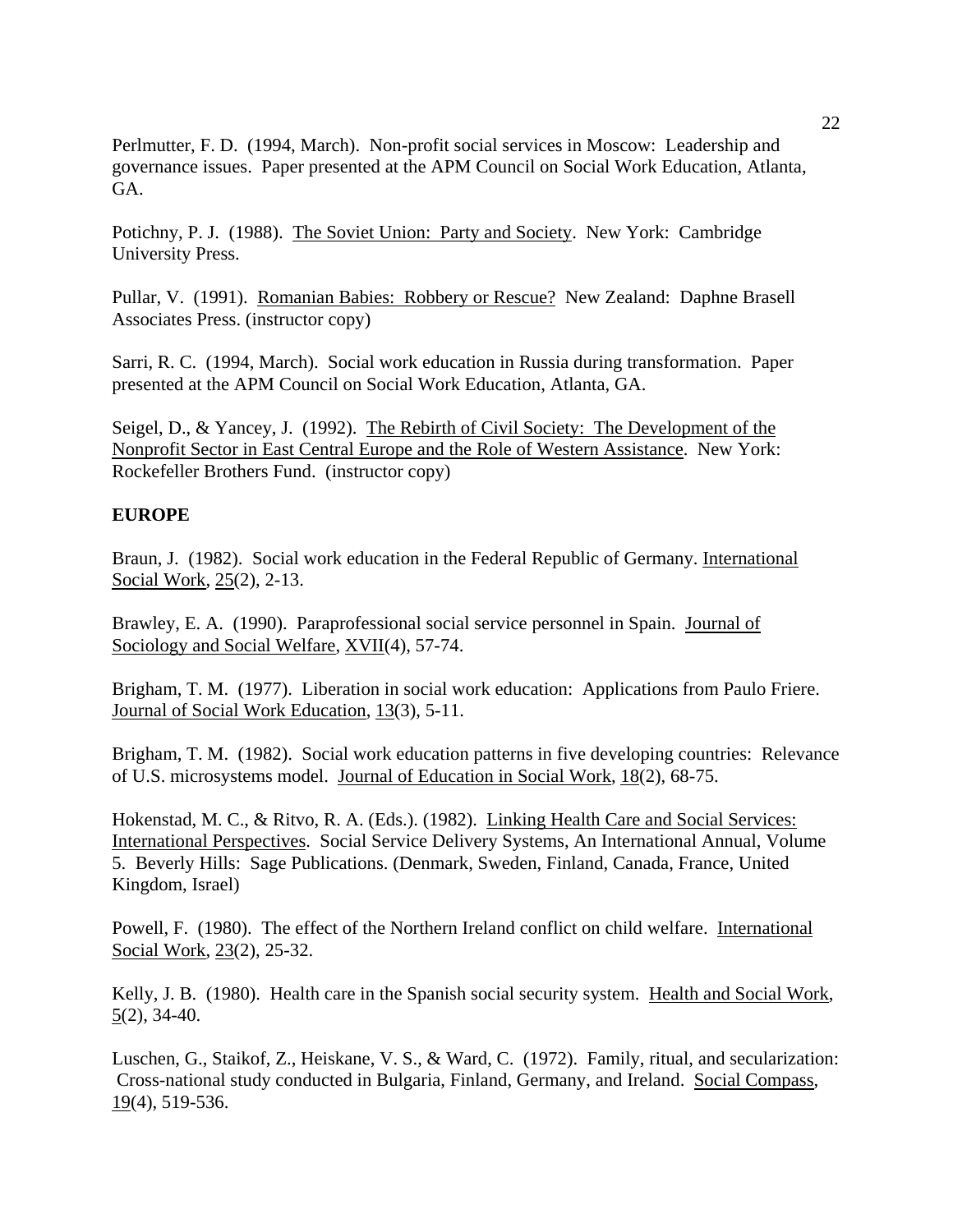Mo, L. (1978). Coordination of social and medical services: An issue in Norway. Social Service Review, 52, 632-643.

Schneiderman, L. (1978). Collaboration between health and social services in England. Social Work, 23, 192-197.

Schiller, H. (1983). Current situation and trends in European social work education. International Social Work, 26(3), 1-6.

Thim, W. (1978). Integration of (severely) mentally-retarded children and adolescents through normalization of services: Intercultural comparative study on Denmark/Federal Republic of Germany. International Journal of Rehabilitation Services, 1(2), 223.

Weber, S. (1974). Social work in Scotland: Lessons for America. Social Work, 19, 298-304. Ziegler, S. (1977). Family unit and international migration: Perceptions of Italian immigrant children. International Migration Review, 11(3), 326-333.

## **INDIA**

Ejaz, F. K. (1989). The nature of casework practice in India: A study of social workers' perceptions in Bombay. International Social Work, 32, 25-38.

Nagpaul, H. (1972). The diffusion of American social work to India. International Social Work, 15(1), 3-17.

Nagpaul, H. (1988). Social work education in contemporary India: Need for indigenous foundation. Journal of International and Comparative Social Welfare, 4, 18-34.

Parsons, J. R. (1976). Social welfare consultation in two cultures: Some comparisons and observations. International Social Work, 19(4), 3-13. (Sri Lanka and Cyprus)

Sheikh, M. (1974). The Pakistani child rearing system and its effects on family welfare. International Social Work, 16(3), 11-15.

## **INDOCHINA**

Bromley, M. A. (1987). New beginnings for Cambodia refugees--or further disruptions of Cambodian refugees. Social Work, 32(3), 236-239.

Matsuoka, J. K. (1990). Differential acculturation among Vietnamese refugees. Social Work, 35(4), 341-345.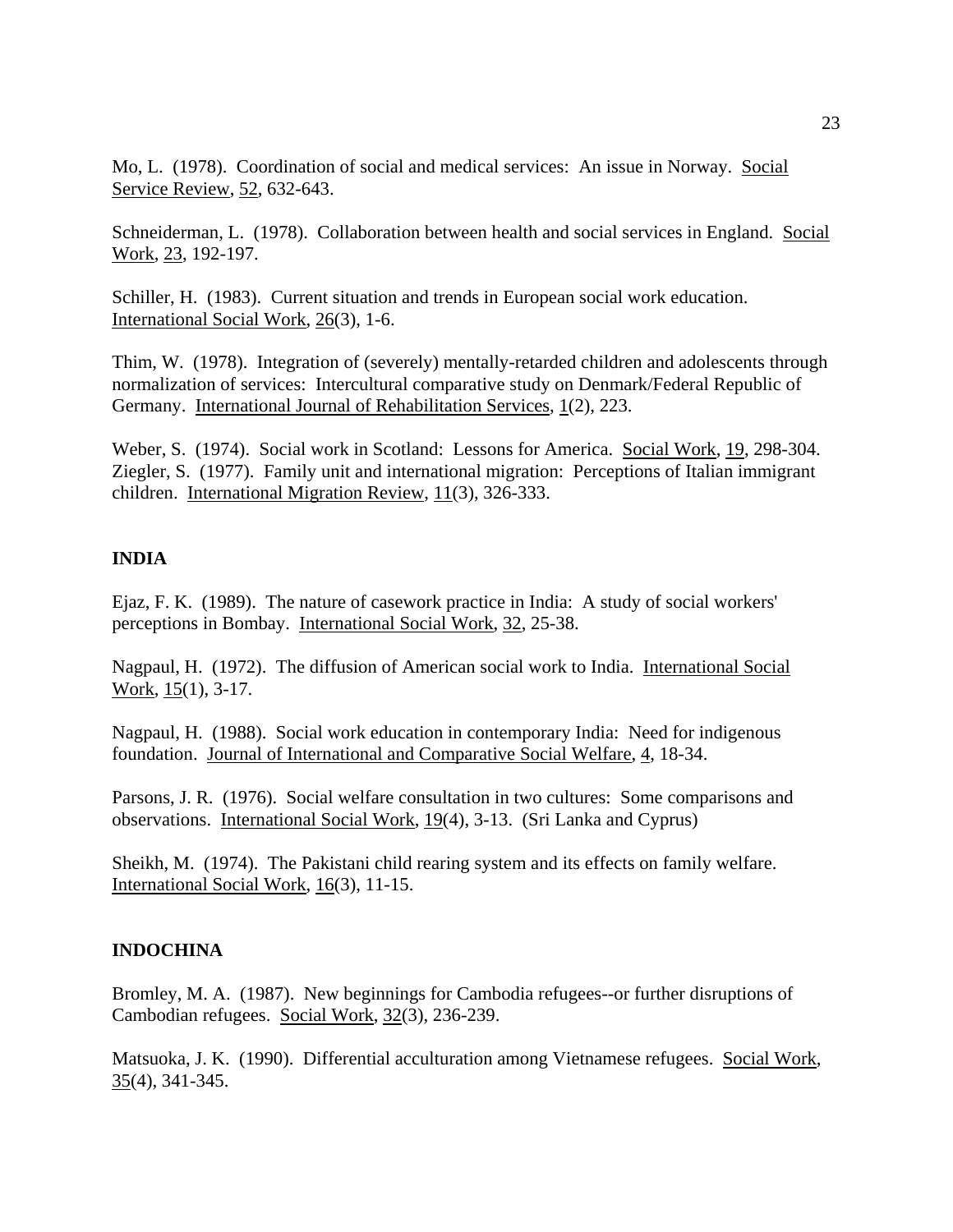Montero, D., & Dieppa, I. (1982). Resettling Vietnamese refugees: The service agency's role. Social Work, 27, 74-81.

Miller, H. (1973). Developing staff development. International Social Work, 16(3), 26-32. (Indonesia)

Reichelt, S., & Sveaass, N. (1994). Therapy with refugee families: What is a "good" conversation. Family Process, 33, 247-262.

Sanders, D. S. (1978). Interdisciplinary approach in work with Vietnamese refugees. International Social Work, 21(4), 10-15.

Sanders, D. S. (1981). Emerging new strategies in social work with refugee families. International Social Work, 24(2), 41-45.

Schultz, S. L. (1982). How Southeast-Asian refugees in California adopt to unfamiliar health care practices. Health and Social Work, 7, 148-156.

The Study Circles Resource Center. (1994). Immigrants, your community, and U.S. immigration policy. The Journal of Intergroup Relations, XXI(1), 32-40.

Vogel, L. H., & Vogel, B. V. (1973). Social work in Vietnam: A western profession, an Asian country...and a war. International Social Work, 16(1), 13-19.

## **LATIN AMERICA**

Bromley, R. (1981). Begging in Cali: Image, reality, and policy. International Social Work, 24(2), 22-40. (Columbia)

Daley, J. M., & Winter, T. (1978). Intercultural use of community development methods: An evaluation. Journal of the Community Development Society of America, 9(2), 62-75. (Peace Corps in Ecuador)

Daley, J. M., & Winter, T. (1978). Factors influencing the success of Peace Corps community development. Social Development Issues, 1(3), 55-72.

de Rodriguez, L. V. (1973). Social work practice in Puerto Rico. Social Work, 18(2), 32-40.

Elder, C. (1978). Street dwellers of Rio. International Social Work, 21(1), 43-45.

Elder, C. (1982). Survey of schools of social work and their libraries in regional Brazil. International Social Work, 25(4), 23-28.

Friedman, R. M. (1973). Blindness and services to the blind in Bolivia, Columbia, Ecuador, and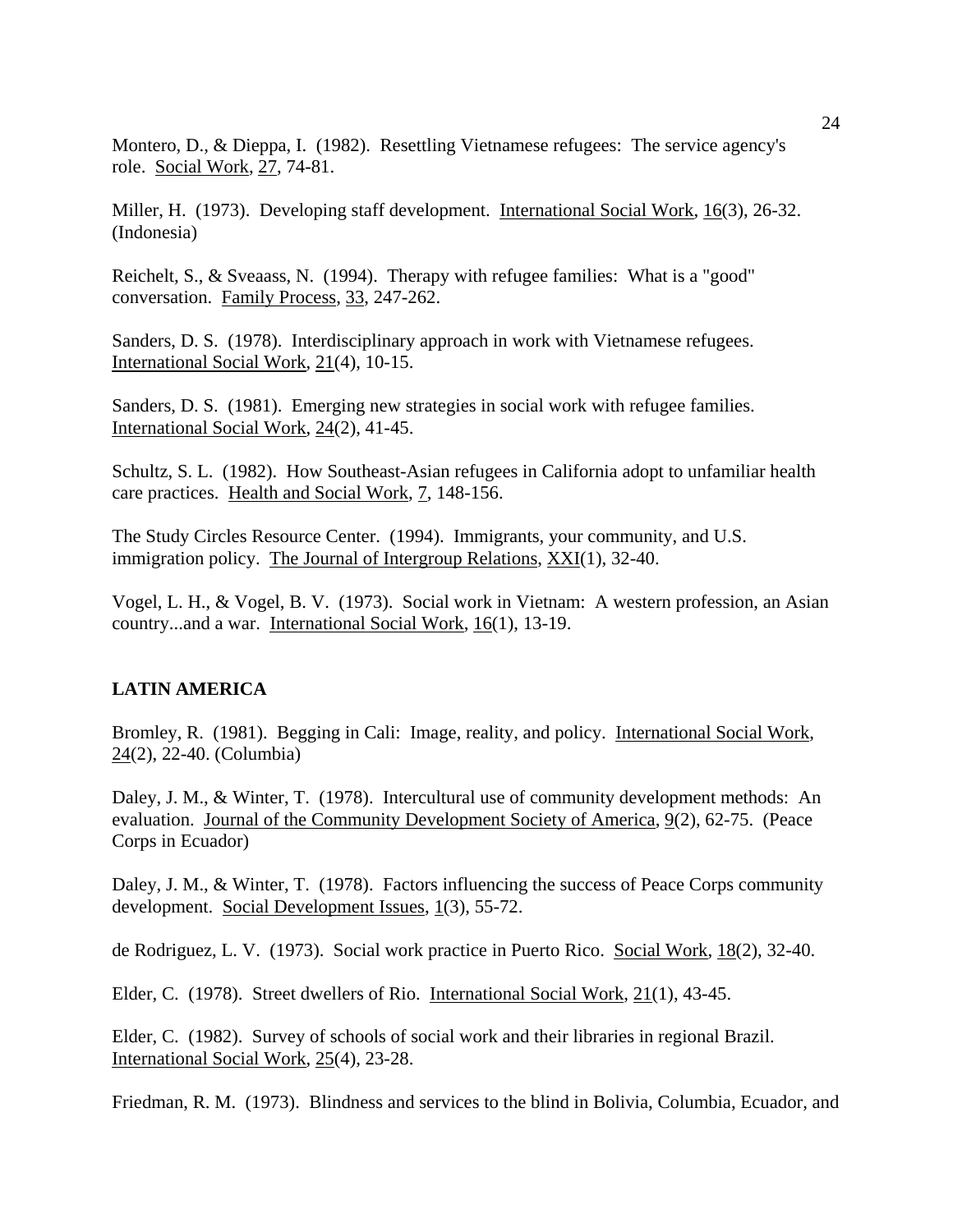Peru. International Social Work, 16(2), 16-25.

Landberger, J. (1969). Latin America Peasant Movements. New York: Cornell University Press.

Leet, G. (1979). Trickle-up development through aided self-employment. Social Development Issues, 3(3), 22-36. (Mexico, Greece, and Korea)

Lusk, M. W. (1981). Philosophical changes in Latin American social work. International Social Work, 24(2), 14-21.

Lynch, L. R. (1969). The Cross-Cultural Approach to Health Behavior. Association of University Presses. (health beliefs in Central and South America)

Makofsky, L. R., & Makofsky, A. (1977). Problems and politics of child welfare in El Salvador as seen by social work students. International Social Work, 20(4), 39-45.

Resnick, R. P. (1980). Social work education in Latin America and the United States: A look to the future. Journal of Education for Social Work, 16(1), 104-111.

Seefeldt, C. (1982). Paraguay and the United States: A cross-cultural study of children's attitudes toward the elderly. International Journal of Comparative Sociology, 23(3-4), 236-242.

Quiroz, T. (1992). Social policies and the role of social work for the new times. International Social Work, 35(2), 121-133.

## **PACIFIC RIM**

O'Collins, M. (1973). Introducing social work education at the University of Papua, New Guinea. International Social Work, 16(1), 20-25.

Rosenman, L. S. (1980). Social work education in Australia: The impact of the American model. Journal of Education for Social Work, 16(1), 112-118.

Sanders, D. S. (1983). Pacific development: Implications for future directions in American social work. International Social Work, 26(2), 9-18.

## **SOCIAL WELFARE JOURNALS OF OTHER COUNTRIES**

## **ARGENTINA**

Hoy en Trabajo Social (Social Work Today). Spanish. Quarterly. Selecciones de Servicio Social (Social Service Selections). Spanish. Three issues per year.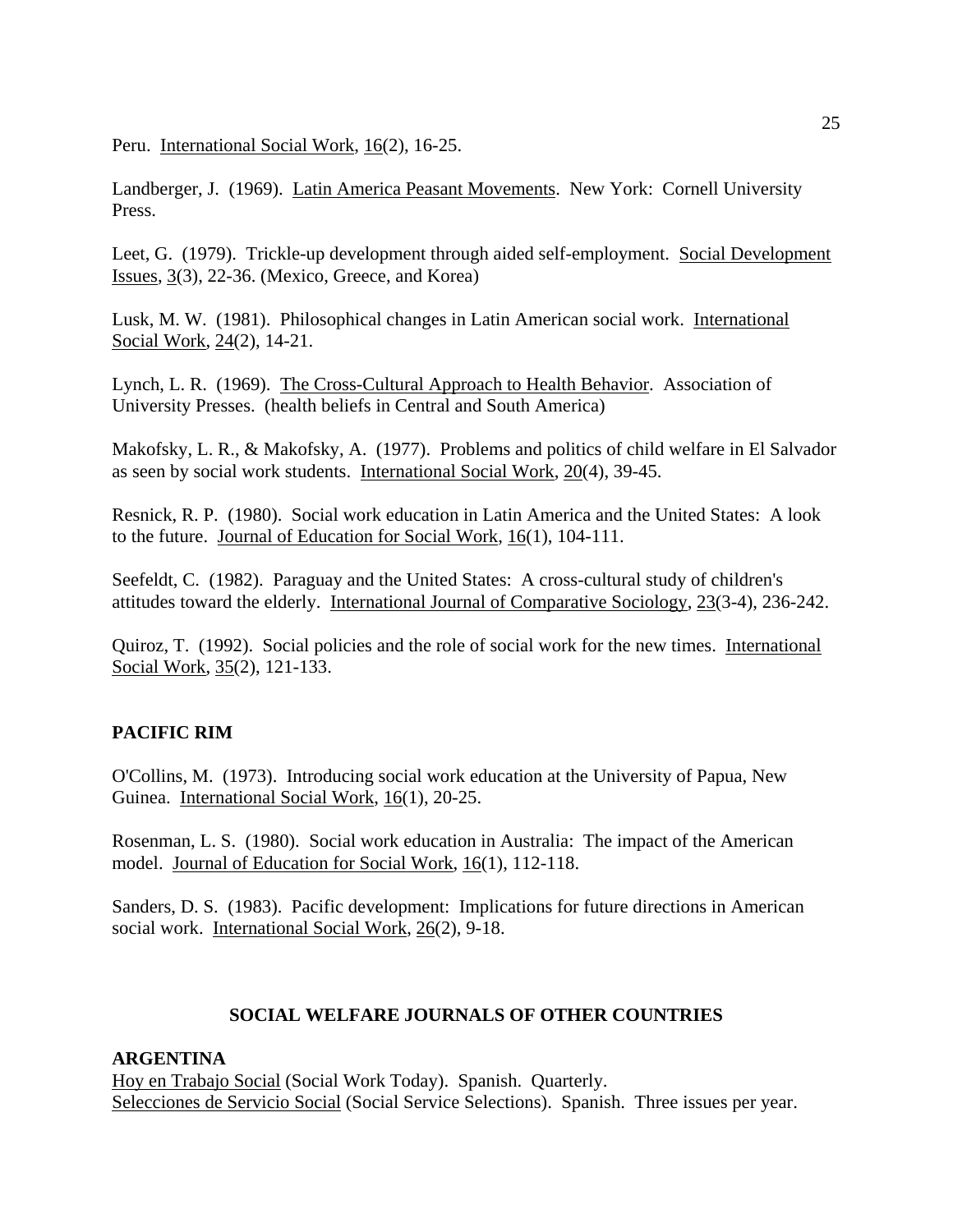## **AUSTRALIA**

Australian Journal of Social Issues. Quarterly. Australian Council of Social Service. Australian Social Work. Quarterly. Australian Association of Social Workers.

## **AUSTRIA**

Sozialarbeit in Osterreich (Social Work in Austria). Journal of the Austrian Association of Social Workers. German. Three issues per year.

## **BELGIUM**

Le Service Social (Social Service). French.

Service Social dans le Monde (Social Service in the World). French. Quarterly. Tijdschrift Voor Sociaal Welzijn en Maatschappelijk Werk (Journal for Social Welfare and Social Work).

## **BRAZIL**

Debates Sociais (Social Debates). Journal of the Brazilian Centre for Cooperation and Exchange in Social Service. Portuguese. Bi-annual.

## **CANADA**

Canadian Journal of Social Work Education. English/French. Three times per year. Canadian Association of Schools of Social Work.

Canadian Welfare. English. 10 issues per year. Canadian Council for Social Development. Digest Social (Social Digest). French. 10 issues per year.

Service Social Laval. (Laval Social Service). French. Bi-annual.

The Social Worker/Le Travailleur Social. English/French. Five issues per year. Canadian Association of Social Workers.

## **CHILE**

Accion Social (Social Action). Spanish. Trabajo Social (Social Work). Spanish. Quarterly. **COLUMBIA** Boletin de Trabajo Social (Social Work Bulletin). Spanish.

## **DENMARK**

Socialradgiveren (The Social Worker). Danish. Social Tidsskrift (The Social Journal). Danish.

## **FRANCE**

Chronique Sociale de France (Social Chronicle of France). French. Informations Sociales (Social Information). French. 10 issues per year. La Revue Francaise de Service Social (French Social Service Review). French. Quarterly. Techniques d'actions sociales (Social Welfare Techniques). French. Three issues per year.

## **GERMANY**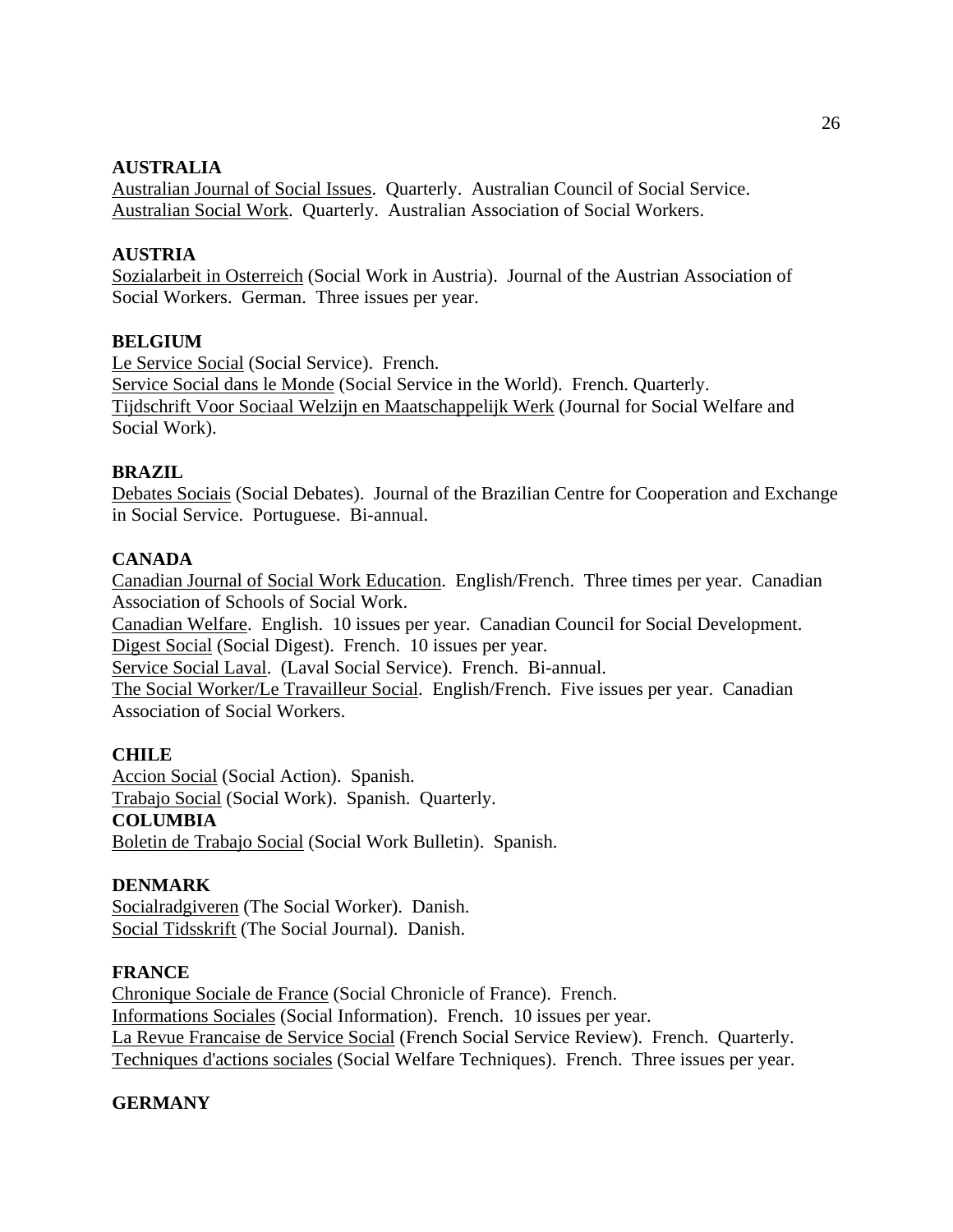Der Sozialarbeiter (The Social Worker). Bi-monthly. German. Neue Praxis: Kritische Zeitschrift fur Sozialarbeit und Sozialpadagogik (New Practice: Critical Journal for Social Work and Social Work Education). Monthly. German. Sozial Arbeit (Social Work). Monthly. German. Theorie und Praxis der sozialen Arbeit (Theory and Practice of Social Work). Monthly. German.

## **GREECE**

Direct Topics of Social Welfare. Greek. Alumni of University Schools of Social Work. Social Review. Greek. Ministry of Social Services.

## **HONG KONG**

Chinese Quarterly. Chinese. Quarterly. Council of Social Service. The Hong Kong Journal of Social Work. English/Chinese. Hong Kong Social Workers' Association. Welfare Digest. English, with Chinese language section. Bi-monthly. Hong Kong Council of Social Services.

## **INDIA**

Development and Welfare. Bi-monthly index of books, reports, and articles. Indian Journal of Social Work. Quarterly. Tata Institute of Social Sciences. Journal of Family Welfare. Quarterly. Family Planning Association of India. Kurukshetra (Community Development Journal). Fortnightly. Rural India. Monthly. Samaj-Sava (Social Welfare). Bi-monthly. Social Welfare. Monthly. Central Social Welfare Board. Social Work Forum. Quarterly. Indian Association of Trained Social Workers.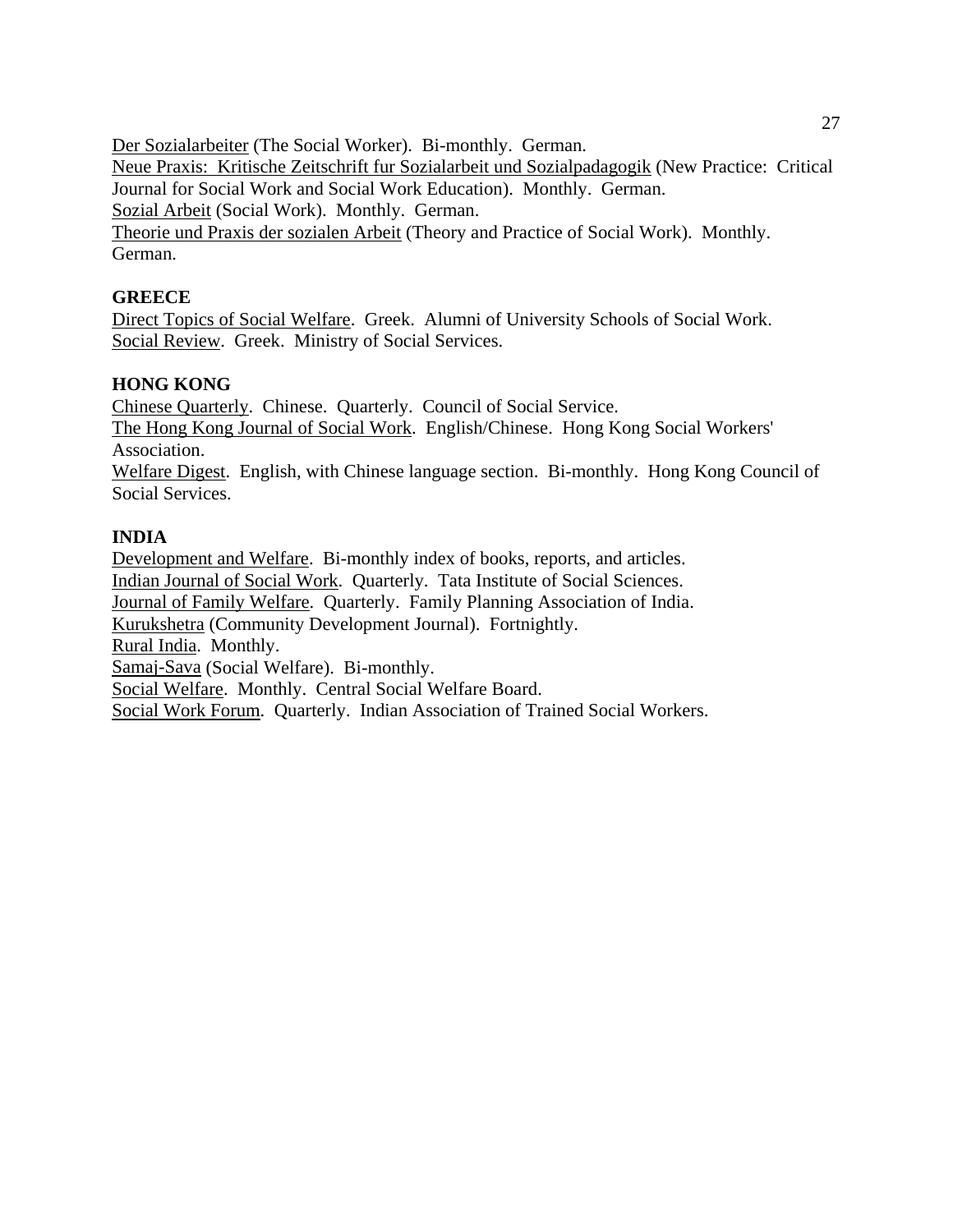## **IRAN**

Family Bulletin. Persian. Family Planning Association of Iran.

# **ITALY**

Centro Sociale (Social Centre). Italian. Bi-monthly publication of the Centre for Professional Education for Social Workers.

Esperienze Sociali (Social Experiences). Italian.

Inchiesta (Inquiry). Social research and practice. Italian. Quarterly.

Promozione Sociale (Social Development). Italian. Monthly. Publication of the Administration for Italian and International Assistance.

Rassegna di Servizio Sociale (Social Service Review). Italian. Quarterly.

La Rivista de Servizio Sociale (The Journal of Social Service). Italian, abstracts in English. Quarterly. Published by the Institute of Social Research.

# **JAMAICA**

Caribbean Quarterly. Quarterly. University of the West Indies.

# **MEXICO**

Revista de la Escuela Nacional de Trabajo Social (Review of the National School of Social Work). Spanish.

Revista Mexicana de Trabajo Social (Mexican Review of Social Work). Spanish.

## **NETHERLANDS**

Maandblad Geestelijke Volksgezondheid (Journal for Mental Health). Dutch. Maatschappelijk Welzinjn (Social Welfare). Dutch. Sjow (Dutch Journal for Public Welfare and Social Work). Dutch. Sociaal Bestek (Journal for Public Welfare and Social Work). Dutch. Tijdschrift voor Maatschappijvraagstukken en Welzijnswerk (Journal for Social Issues and Social Work). Dutch.

## **NEW ZEALAND**

New Zealand Social Worker. New Zealand Association of Social Workers.

# **NORWAY**

Norges Barnevern (Norwegian Child Care and Welfare). Norwegian.

Social Trygd (Social Insurance). Norwegian. Monthly.

Sosialt forum/Sosialt arbeid (Social Forum/Social Work). Norwegian. Monthly. Norwegian Social Work Organization.

Sosionomen (The Social Worker). Norwegian. 22 issues per year. Norwegian Association of Social Workers.

Tidsskrift for Samfunnsforskning (Journal of Society Research). Norwegian, article summaries in English. Quarterly.